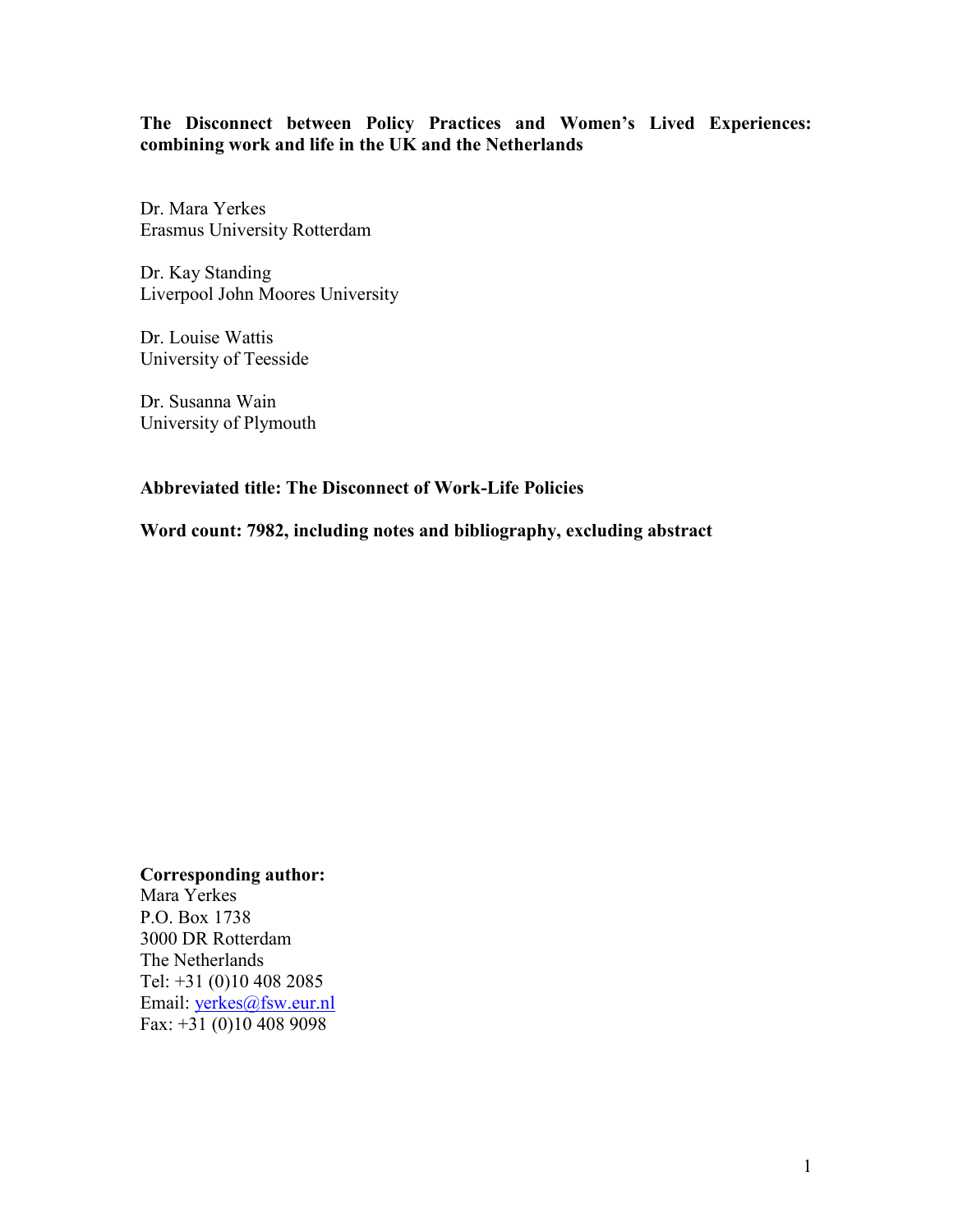# **The Disconnect between Policy Practices and Women's Lived Experiences: combining work and life in the UK and the Netherlands**

#### Abstract

Combining work and family life is central to women's participation in the labour market. Work-life balance has been a key objective of UK and Dutch policy since the 1990s but policies created at the national level do not always connect with the day to day experiences of women juggling caring and domestic responsibilities with paid work. Using qualitative data from a European Social Fund Objective 3 project the paper explores women's lived realities of combining work and family life in the UK in comparison to the Netherlands as a possible 'best practices' model. We argue that women in both countries experience work-life balance as an ongoing process, continually negotiating the boundaries of work and family, and that there needs to be a more sophisticated appreciation of the differing needs of working parents. Whilst policy initiatives can be effective in helping women to reconcile dual roles, many women in both the UK and the Netherlands still resolve these issues at the individual or personal level and feel that policy has not impacted on their lives in any tangible way.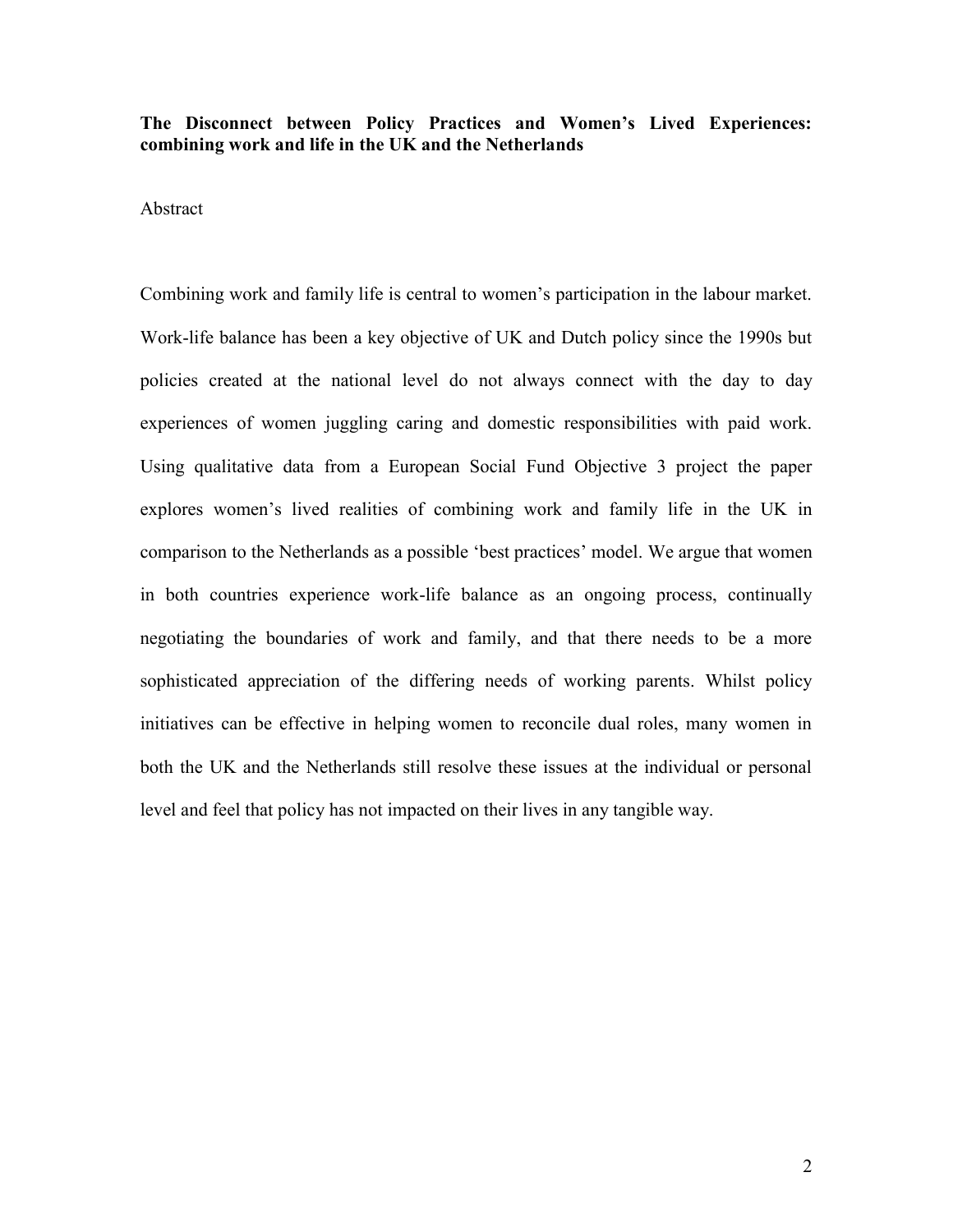# **The Disconnect between Policy Practices and Women's Lived Experiences: combining work and life in the UK and the Netherlands**

### Introduction

In recent years work-life balance policies have been subject to considerable scrutiny. Given changing demographic conditions in European countries and the push for increased labour market participation, such policies are often seen as a (partial) solution to solving labour market participation problems (Mara Yerkes, 2006). Critical analysis raises questions relating to efficacy, awareness and take-up (Knijn & Smit, 2007; Warren, 2004) – particularly the gendered nature of much employment and social policy (Crompton, 2006; Peper et al., 2005; Mara Yerkes, 2007). While research at the organisational level shows the significant effect employer policies can have on work-life balance (den Dulk, 2001; Peper et al., 2005), and specifically that of women (Wattis et al., 2006; Mara Yerkes et al., 2006), analyses of government policy, with the exception of Scandinavia, are often less optimistic (Carmichael et al., 2008; Hantrais & Ackers, 2005; Leitner & Wroblewski, 2006; MacInnes, 2006).

In this article we do not question the effectiveness of government legislation from a policy analysis perspective. Rather, we question the efficacy of government-led measures from the perspective of women's lived experiences. In doing so, we are contributing to more recent discussions which focus on the usage of work-life policies and individual experiences (see, for example, Bernard & Phillips, 2007; Bø, 2006; Everingham et al., 2007). Using qualitative data, we explore the day to day experiences of women combining work and family life. In doing so, we address two research questions: how far can work-life balance policy in the UK and Netherlands help women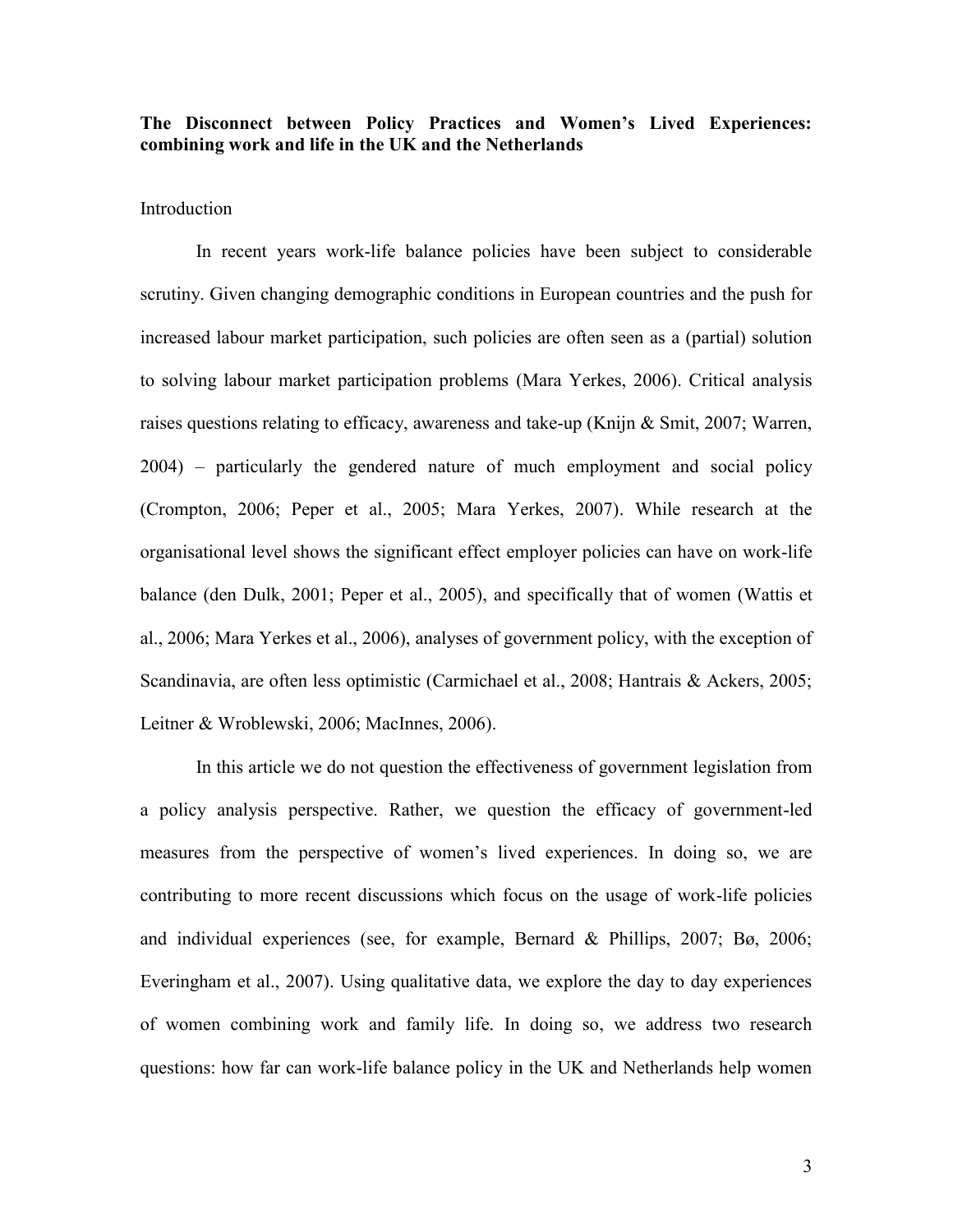reconcile their dual roles? And is there a connection between policy initiatives and women's lived realities? Our evidence suggests that a significant disconnect is evident between women's own experiences and government policy.

We start by looking at the emergence of 'work-life balance' as a general and policy issue relating to changes in women's employment, which clearly shows a need for policies that adequately address how work and care can be managed effectively given women's entry into Western labour markets. Narrowing our focus to the UK and the Netherlands, the next section not only explores the changes to work-life government policy in these two countries, it shows that the day-to-day reality of these policies is often disconnected with the *aims* of work-life balance policies. Following, evidence of women's lived experiences demonstrates that this disconnect between policy and daily life is dependent upon the negotiation of dual roles, the influence of the workplace, the role of the partner, and the continued presence of emotional and practical consequences. We conclude with a number of recommendations for future policies and research.

## Data and Methodology

The qualitative data reported in this paper is from an ESF funded study on worklife balance policy in the UK and Netherlands, which was conducted primarily in 2005 but also in the spring of 2006.<sup>1</sup> Whilst a significant body of statistical research into worklife balance issues exists (DTI, 2003; EOC, 2004; Eurostat, 2005), there is relatively little qualitative research looking into women's negotiations of work and family life. The evidence discussed in this paper therefore represents an in-depth perspective on women's experiences. Firstly, the paper is based on 67 in-depth interviews with working mothers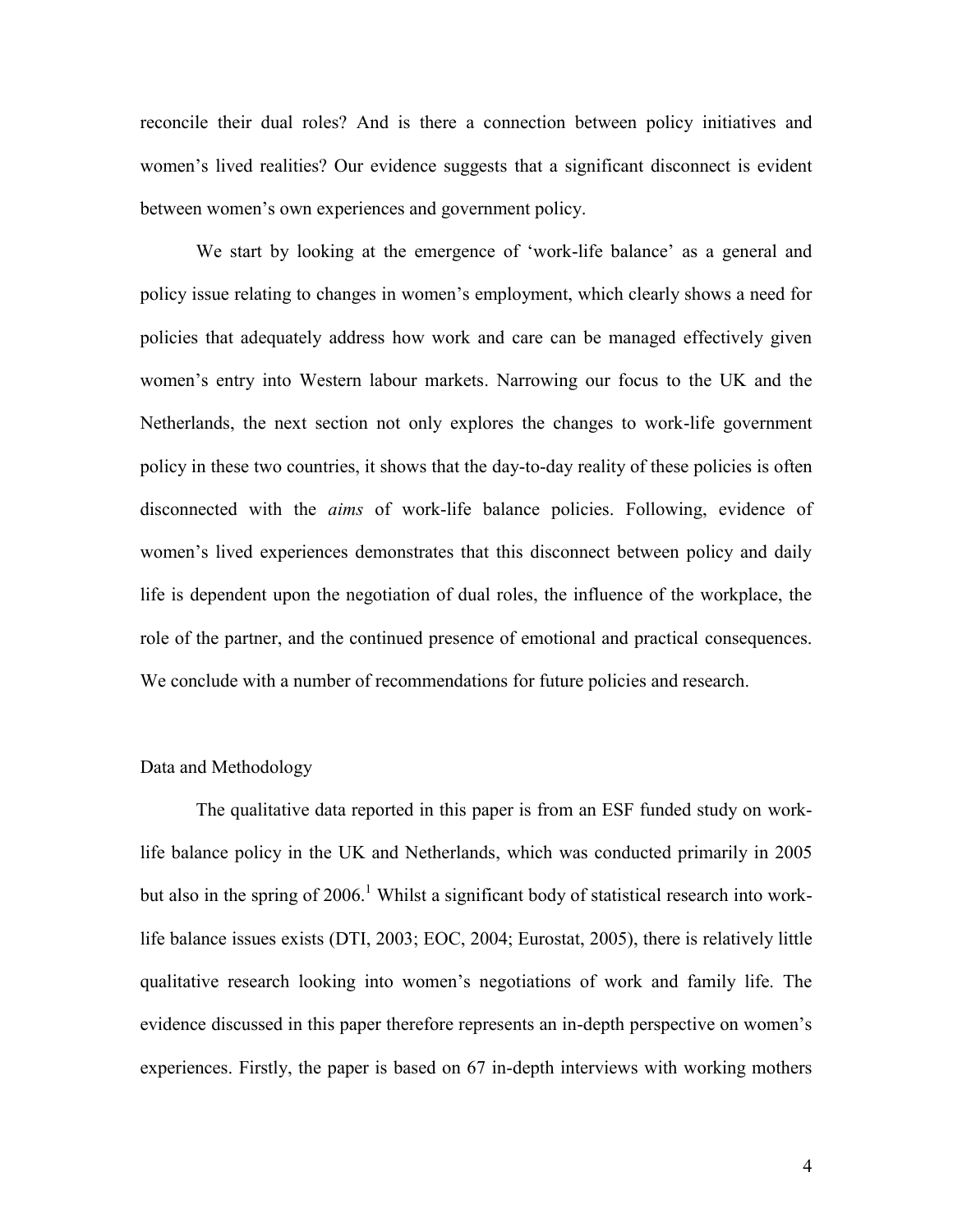in the UK. These were both face to face and telephone interviews lasting between one and three hours. In addition three focus groups with lone parents, public sector workers and private sector workers took place in the UK. The UK sample includes women working in a variety of occupations, in the private, public and voluntary sectors (see Table 1). A majority of the women work full-time, meaning more than 30 hours a week (62 per cent) and the remaining 38 per cent work part-time (30 hours or less). Nineteen of the women interviewed were working in managerial positions. The majority of the women in the UK were married or living with partners, with 25 per cent of the women divorced or separated from partners or identifying themselves as being lone mothers.

Research in the Netherlands was carried out to investigate possible best practices in work-life policy. Although the Dutch data stems from a smaller sample, it offers a surprisingly similar comparison to the UK case. 16 in-depth interviews were undertaken with policy-makers, academics and trade unionists and employers. Also, four focus groups were conducted with 14 working mothers, including women employed in both the public and private sectors (see Table 1). The majority of the Dutch sample also worked full-time (64 per cent), with 36 per cent of the sample working 30 hours or less each week. All of the women in the Dutch sample worked full-time prior to having children but most reduced their hours when returning to work after childbirth, therefore the average workweek of the Dutch sample is 28 hours a week. All of the women in the Dutch sample were either married or living with a partner.

The distribution of our sample deviates in some ways from typical female working patterns in both countries, including the amount of full-time workers in both samples. We discuss the prevalence of part-time work in the next section, which helps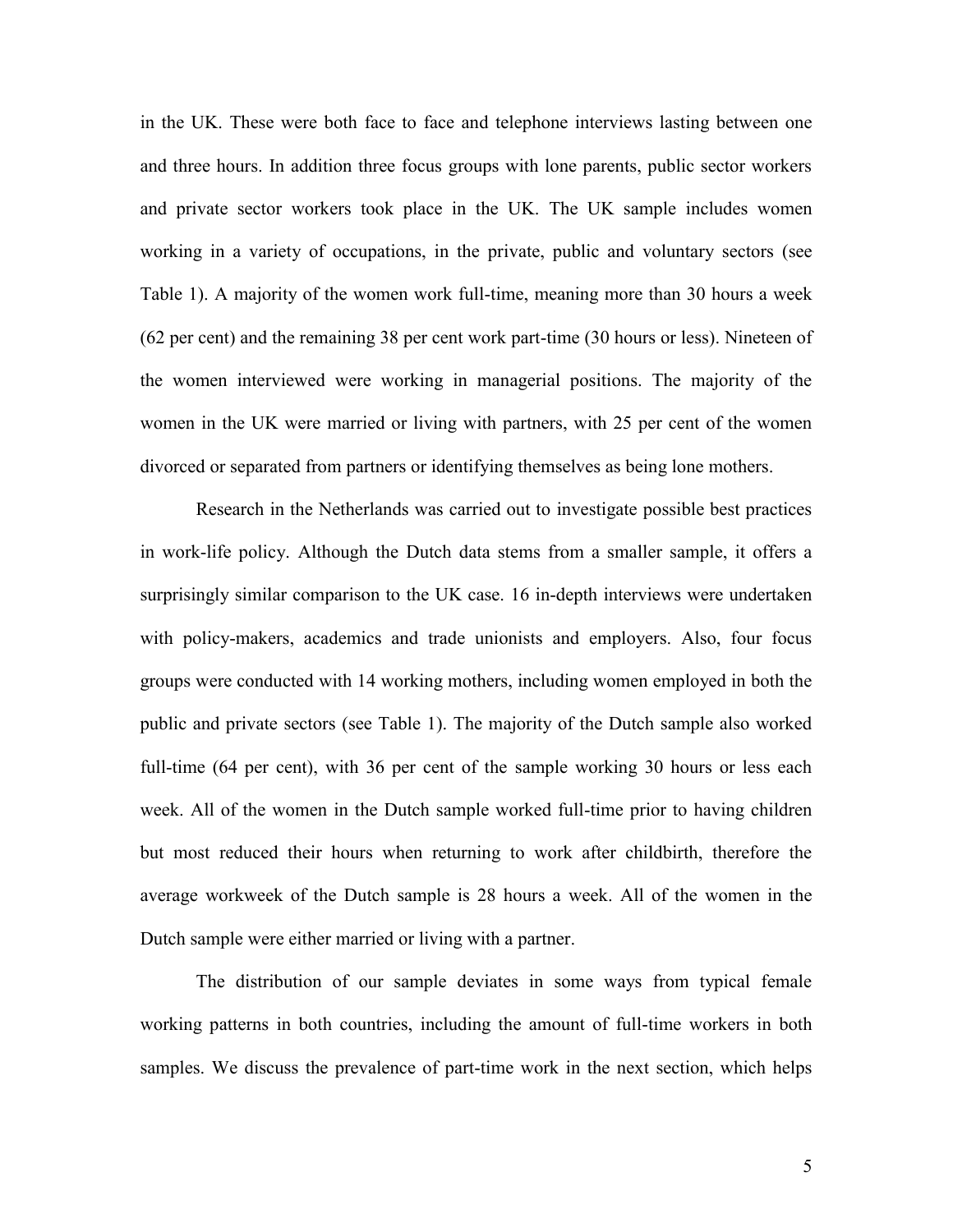place our sample in a broader context of employment patterns typical for both countries. The samples used for this research are not intended to be statistically representative extrapolations from the wider population of either country. Rather, the data presented here provide a much-needed in-depth exploration of women's everyday work-life balance experiences. Finally, we note that, particularly in the UK, many policy changes have taken place following our data collection in 2005 and 2006. Whilst we mention these policy changes in the text, the women interviewed were not affected by the majority of these changes, a point we discuss in relation to our findings below.

### Work-life Balance

The decline of nuclear families, the increase in women's labour market participation and the shift to post-Fordist employment are three developments that have clearly caused a shift in policy discussions towards work-life issues. These developments have led to what some commentators have termed a 'crisis of care' (Fraser, 1994). With the decline of the nuclear family, we can no longer assume that care tasks will be absorbed within the family. Likewise, European welfare states, such as the UK, which are based on a family wage/male breadwinner ideal which no longer exists in post industrial labour markets, are not equipped to respond to caring needs. Moreover, we have witnessed a shift to post-Fordist labour markets, where increased flexibility is demanded and the labour market careers of workers have become increasingly transitional (Schmid, 2006).

These developments have occurred alongside the increase in female labour market participation from the 1970s onwards. As a result of household and demographic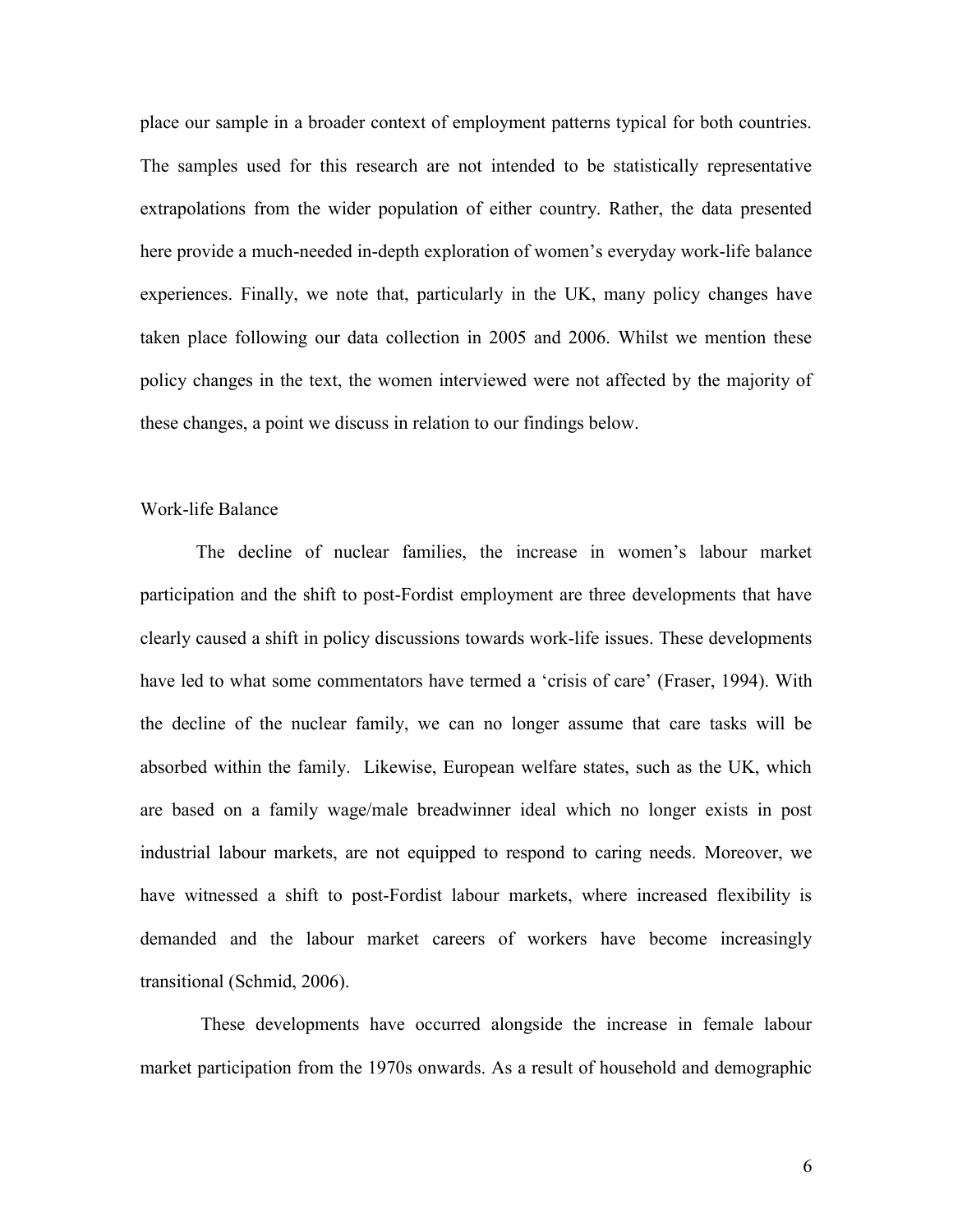changes, as well as the rise in education levels, more and more women continued to take part in paid employment, but more importantly remained in paid employment, even after marrying or having children. In the UK, as well as in the Netherlands, women's employment has greatly increased during the last decades, but despite this seemingly positive development, the labour market situation for women in both countries leaves much room for improvement.

In the UK, women's labour market participation is 70 per cent compared to men's participation, which is 83 per cent (OECD, 2007), with 73 per cent of mothers with children under 16 in paid work (EOC, 2007). However, 40 per cent of British women work part-time (OECD, 2007), many of whom are working mothers. The status of jobs for women working part-time is more likely to be of a lower level with 25 per cent of part-time women workers in occupations indicating a lower level of educational achievement (Manning & Petrongola, 2005). Walby and Olsen (2002) conclude that many women suffer downward mobility on return to part-time work after having children, including an average drop in earnings of 16 per cent. This situation is exacerbated for lone parents and low-income families who face additional barriers to balancing home and work responsibilities (DTI, 2003).

In the Netherlands, women's labour market participation is currently 69 per cent (OECD, 2007), and 62 per cent of mothers with children 16 or under work, a ten per cent increase since 1995 (Portegijs et al., 2006). But high employment rates among women mask the fact that most of this is part-time work; nearly two thirds (61 per cent) of Dutch women work part-time (OECD, 2007). Half of Dutch mothers with young children work part-time and only six per cent of mothers with young children works full-time. The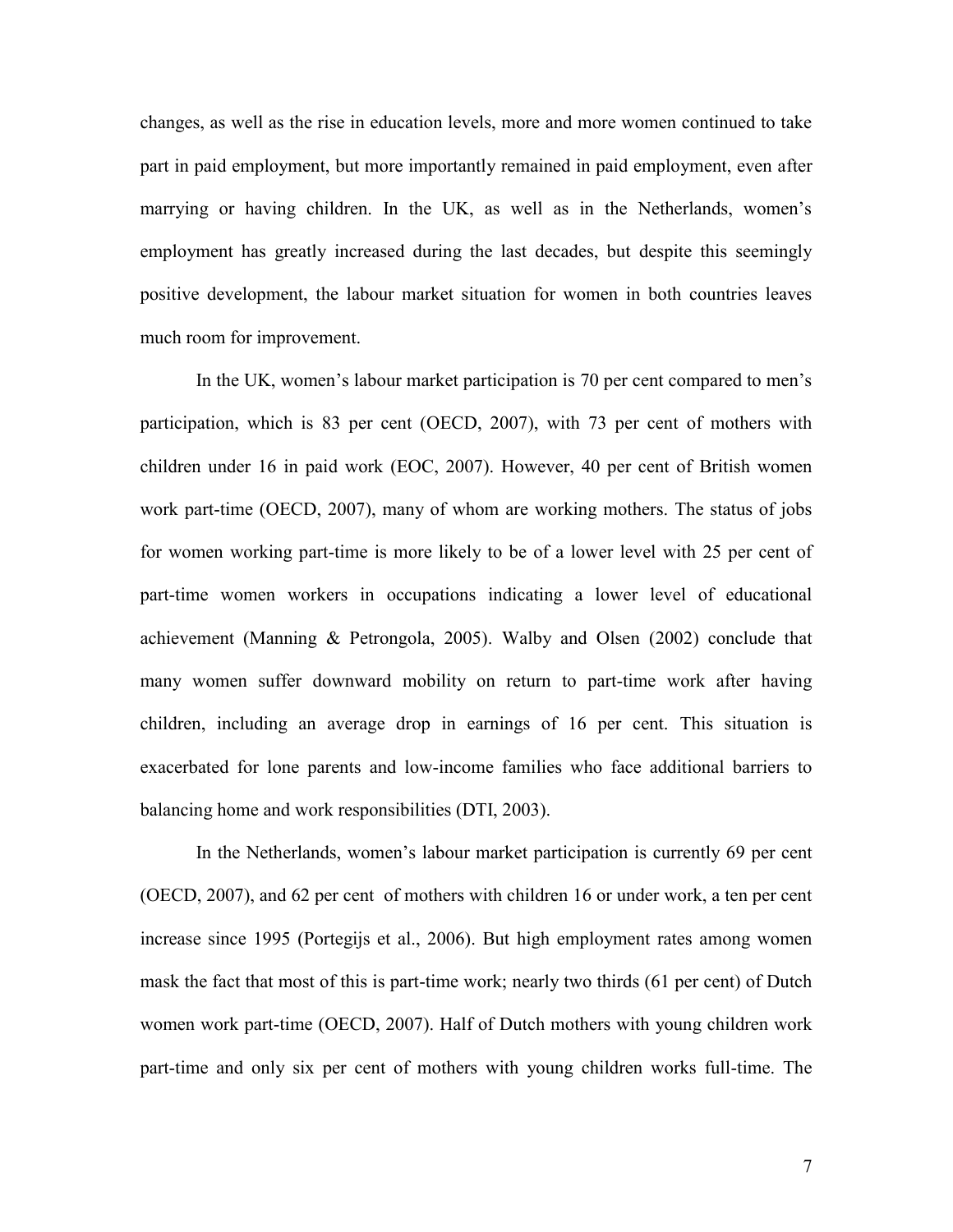remaining group of mothers with young children does not participate in paid work of more than 12 hours a week (Portegijs et al., 2006). Within Europe, the Netherlands has the most far-reaching legislation to allow and regulate part-time work, putting part-time workers on an even par with full-time workers. Yet Dutch women and mothers are more likely to remain in part-time work over the long term (SCP, 2008; M. Yerkes, 2009, forthcoming).

In both countries, part-time work appears as a strategy for managing work-life balance, a development taking place in many European countries (Parent-Thirion et al., 2007). Interestingly, the authors of the fourth European Working Conditions Survey note that in regards to work-life balance, "while part-time work is increasing, the proportion of workers with atypical schedules remains low" (Parent-Thirion et al., 2007: 92). We note, however, that part-time work has declined slightly in the UK in recent years. Moreover, it can be argued that atypical working hours have become the norm. However, part-time workers remain predominantly female in the UK; women's share in part-time employment has also declined but remains high at 77 per cent (OECD, 2009). And while part-time work is well-protected in some countries, as is the case with the Netherlands, part-time work often disadvantages women in terms of pay, training and career progression (Dekker, 2007).

Women in both the UK and the Netherlands also continue to take primary responsibility for domestic and caring work - work which continues to lack social and economic value (Crompton, 2006; Fraser, 1994). Policy in both countries continues to frame women as the primary carers (J. Lewis, 2001; Rake, 2001). The Netherlands is characterised by a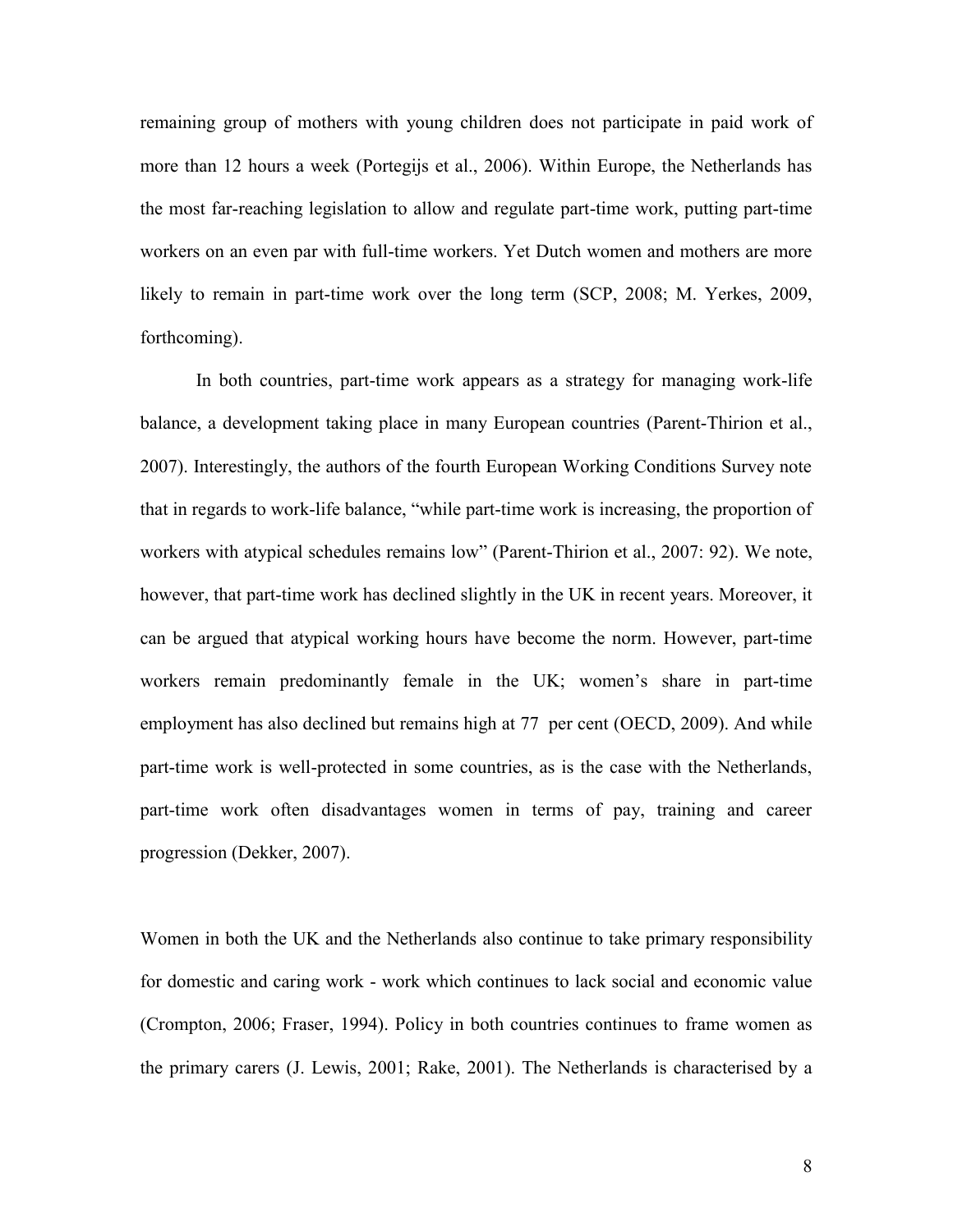combination policy model with a reduced working hours culture, which assumes both partners will take responsibility for work and care. However, the Dutch labour market remains gendered, with a one and a half earner model positioning women as the half earner able to fall back on a male breadwinner if necessary. In contrast, whilst the UK has moved towards a one and half earner model, and working patterns continue to change and evolve, a long hours culture remains in the UK and policy largely continues to assume a residual male breadwinner model (Warren, 2001).

As a response to these changes, governments have worked to increase the availability of work-life policies, to make it easier for individuals to negotiate the boundaries between their work and personal lives. But how are these policies perceived by the people who need them and use them? The discussion below indicates that government policy in the Netherlands and the UK is largely ineffective in addressing the needs of working parents (McKie et al., 2002). Work–life balance policies may help women to manage their dual roles but current policies in the UK and the Netherlands do nothing to encourage men to take up caring.<sup>2</sup> In addition, women's desire to care for their own are not recognised, in what Duncan terms 'the rationality mistake' (Duncan et al., 2003)*.* This refers to the misunderstanding by policy-makers that rather than outsourcing care, individuals often feel they should care and more significantly 'often wish to do so' (Duncan et al., 2003: 310). As the authors point out, this is especially the case in relation to dependent children. According to the authors, in terms of orientations towards work, there is a common policy assumption, backed by this perspective in sociological research (Hakim, 1995, 2000; Kirby, 2003) that people act ‗as rational economic man', weighing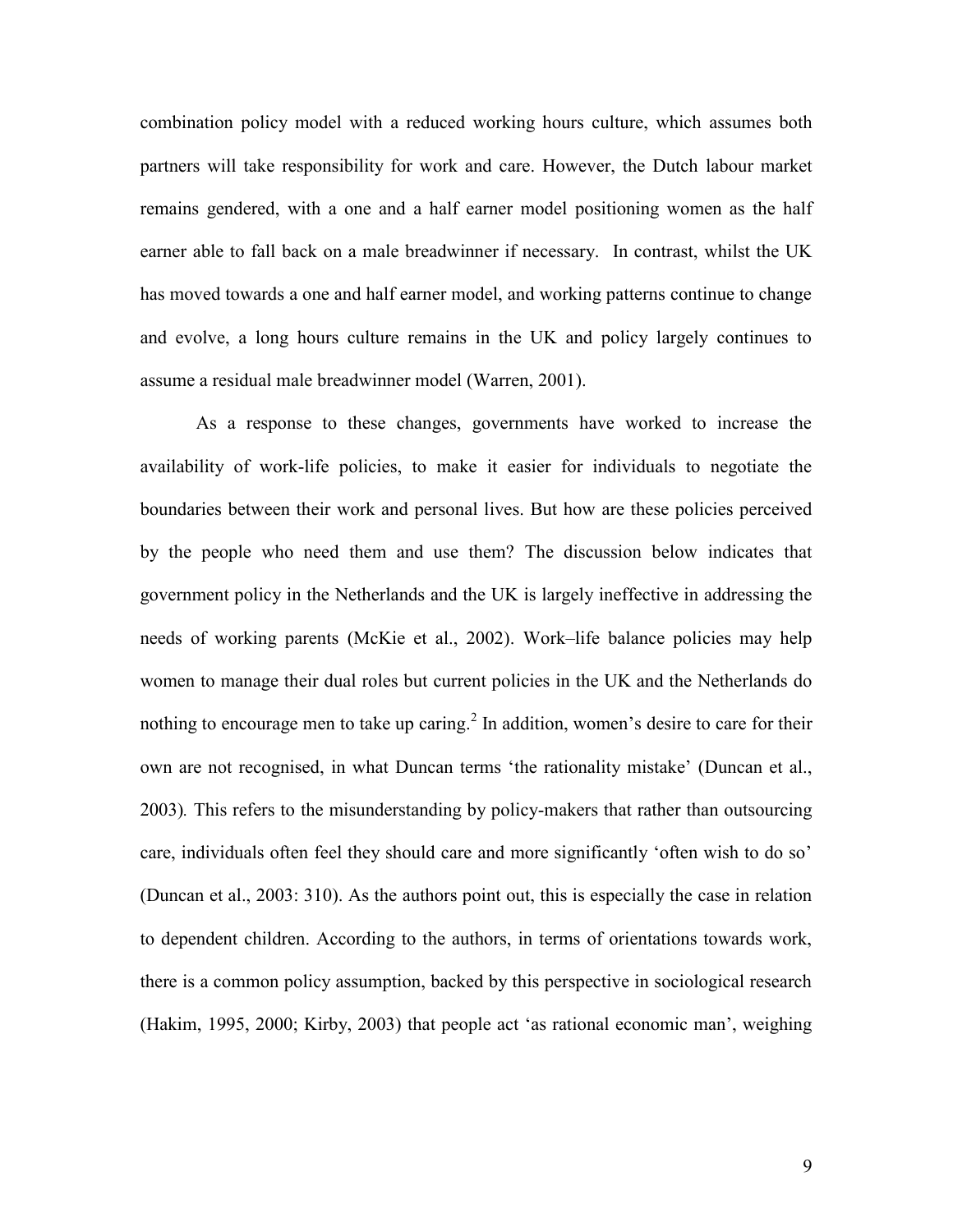up their circumstances in economic terms ‗taking individualistic, cost-benefit type decisions about how to maximise their own personal gain' (Duncan et al., 2003: 310).

The ineffectiveness of much work-life policy is rooted in the complexity of this policy area. If work-life policies are expanded and extra services are introduced, there is a risk that policy will lose sight of these individual care preferences and women's desire to take some responsibility for caring themselves. Yet a lack of caring facilities or services can impede women's labour market participation, making a combination of work and care all the more difficult. This 'catch-22' is evident at the organisational level as well. Overly flexible work-life policies at the level of the firm are likely to hamper organisation effectiveness, but a lack of work-life arrangements place often unrealistic demands on parents to organise the day-to-day combination of work and care.<sup>3</sup> As evidence in this article will highlight, policy approaches in both of these countries are surrounded by this ambivalence, which makes it unlikely that they will connect with the reality of individuals' work-life balance.

In sum, the development of women's labour market participation in the UK and the Netherlands and the high levels of part-time work suggest an assumption underlying existing policies that women's part-time income will supplement the male full-time living wage (Smith et al., 1998). Indeed, the fact that women are now economically active but remain primary carers within the domestic sphere questions the proposition that the labour market and the gendered division of labour have been transformed at all. More accurately, perhaps, is the proposition that the male breadwinner model has been slightly modified rather than altered in any significant way (Crompton, 2002). The gendered division of labour persists in positioning women as principal carers, thus women become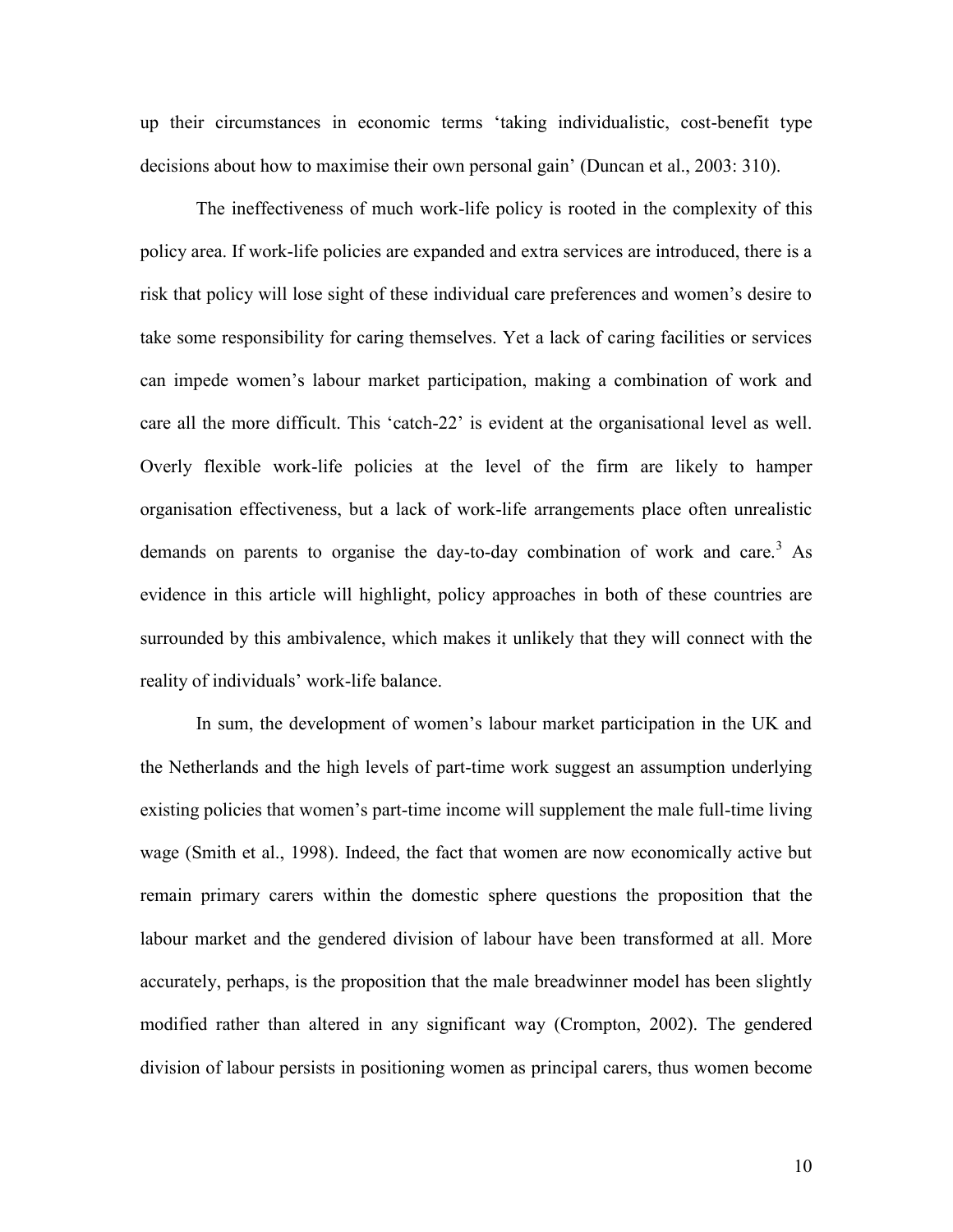available for part-time work – a situation which is something of a 'vicious circle', and which is a source of concern for academics writing in this area (O'Reilly  $&$  Fagan, 1998).

### Policy Practices and Women's Lived Realities

Both the UK and the Netherlands have seen an increase in work-life policies in recent years. But these policies often do not connect with women's realities in balancing work and family life. For the UK, work-life balance and family friendly policies have been central to the Labour government agenda since 1997, with the Government launching a Work Life Balance campaign in 2000. The UK Government has introduced a raft of policies including the Employment Act (2002) the Flexible Working Request, tax credits for working parents, extended schools provision, improved maternity rights and paid paternity leave. Maternity leave in the UK is one of the longest in Europe (with Slovakia and the Czech Republic scoring marginally higher in length of leave) (Plantenga & Remery, 2005). Furthermore, improving childcare provision became a key aspect of UK policy and a main focus of expenditure. Since the research took place, the Work and Families Act (2006) has placed flexible working firmly on the UK policy agenda and has improved maternity and adoption rights and doubled maternity pay in the UK. The Work and Family Act also introduced additional paternity leave and, crucially, extended the flexible working request to carers of adults. The UK has thus moved towards a more supportive rhetoric, with demands for the government to extend flexible working rights to all. However, whilst many family policies were in situ by April 2003, many of the women interviewed felt these policies had had little impact. Moreover, the main legislative changes of the Work and Family Act only affected mothers with babies born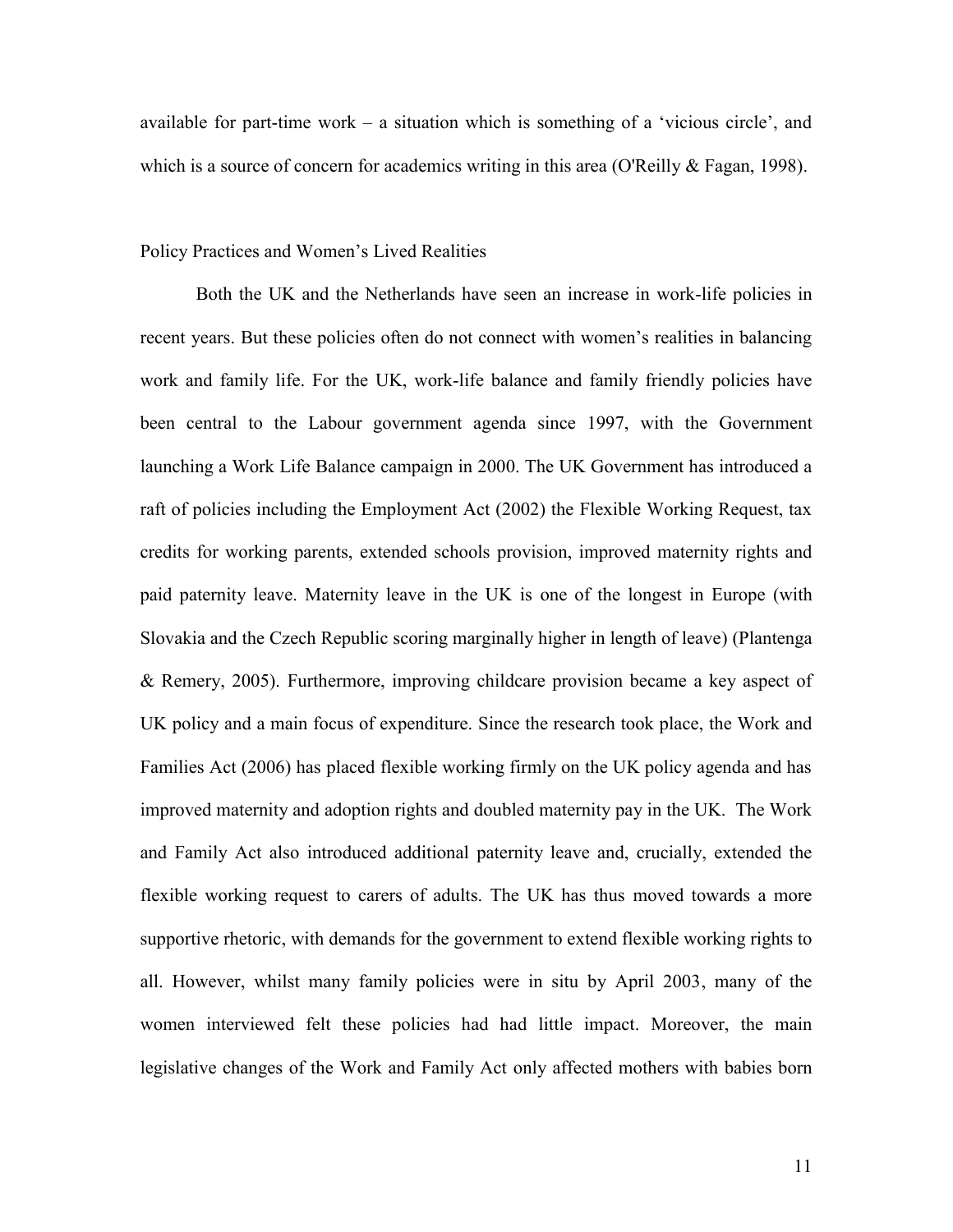after April  $1<sup>st</sup>$  2007 thus none of the participants in our research were affected by them. At the time of the research whilst there had been substantial policy changes, 'family policy ha[d] not become a legitimate and fully institutionalised policy domain' (Hantrais, 2004: 161). The role of policy was viewed by the women participating in the research as minimal, providing a supportive discourse, but with the onus on individuals to negotiate with employers on a personal level. For example, whilst there is a statutory right to request flexible working for parents, guardians and carers, it is a right to request, rather than an entitlement to work reduced hours, leading commentators to observe that ‗Government is trying to ride two horses: supporting families and minimising regulation' (Moss, 2001: 11).

Despite the fact that women as primary carers are more likely to use work-life balance policy, the UK data demonstrate women's lack of awareness of both their entitlement to, and their low level of take up of, both parental leave and the flexible working request. This is supported by Adam (2008) who found that only slightly more than half of all UK employees surveyed where aware of the rights introduced in 2003 to request flexible working.<sup>4</sup> Some women in the UK also said they would be deterred from taking parental leave because it was unpaid. This was a particular issue for lone mothers as the quote below illustrates, and reflects the UK government's failure to consider the needs and circumstances of single women with children, identified as a common thread running through New Labour family and welfare policy (J. Lewis, 2001; Rake, 2001; Standing, 2001).

That's fine if you can afford it, if you've got a husband or a partner on a good wage […] but for someone who needed the money there's no chance you could do it. (Supermarket worker, UK)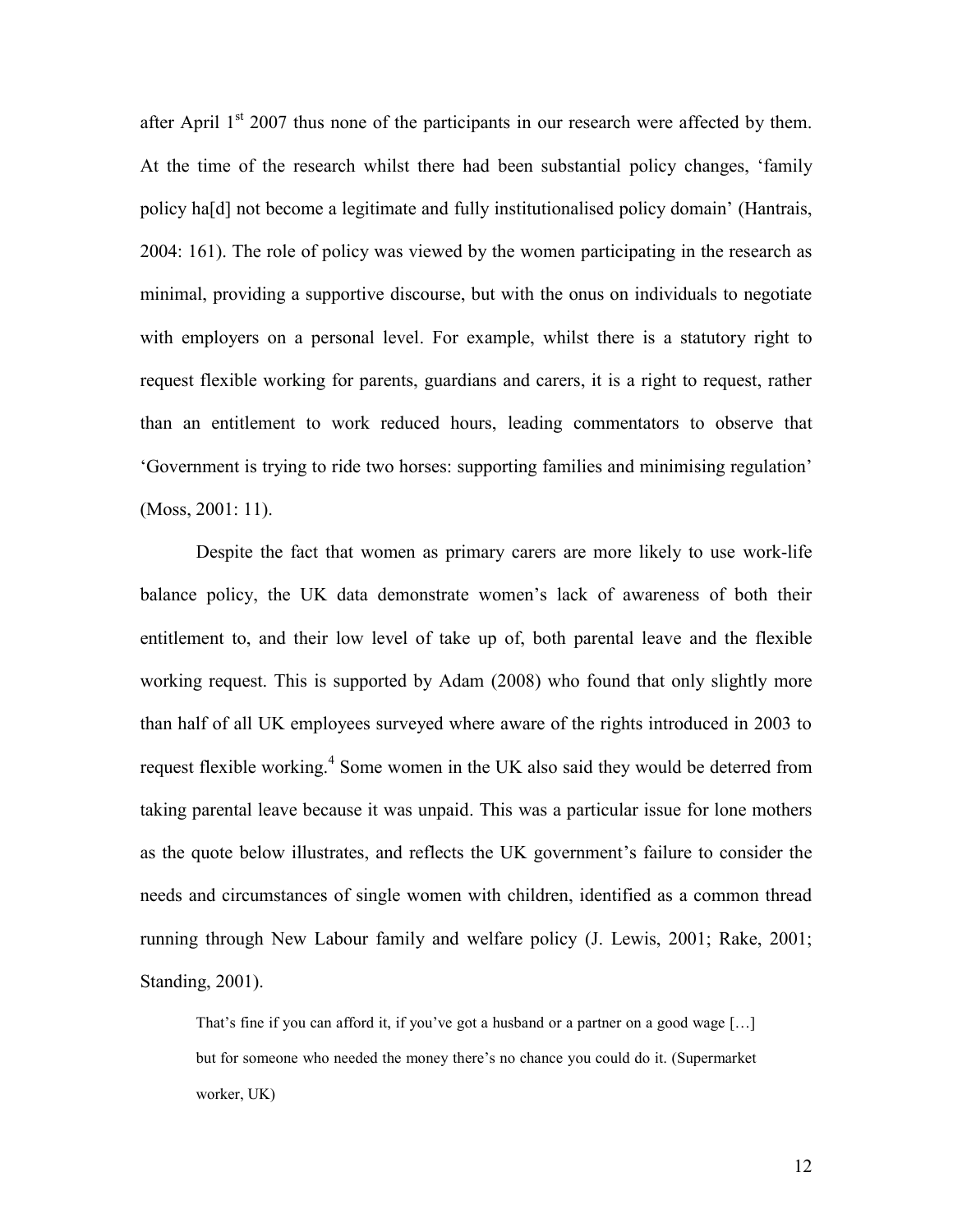Some policies, in particular tax credits, were viewed as positive incentives for women, especially those on low incomes, to remain in employment after childbirth.

If it wasn't for the fact that the child tax credit and working tax credit were paid to me, I certainly couldn't work, I would be stuck on income support. (Civil Servant, UK)

Our findings suggest, however, that UK policy has not yet adequately addressed women's needs and preferences, particularly in the areas of childcare and leave arrangements.

We had nursery vouchers. They made a big thing about free nursery places for 4 year olds, but you try and find them and they are not there. Or if you go to a state nursery, they are only there half 9 till half 11. Who can work that? (IT technician, UK)

I think if you were routinely seen as putting in requests for unpaid leave to cope with children you'd be seen as not being able to cope correctly with putting in place like arrangements to care for your children. (Senior Legal Partner, UK)

In sum, most of the UK women did not feel national policy had any tangible effect. I suppose I don't feel it having an impact around me. So I suppose I can't say that at a policy level they are trying to do enough, I think in practice I don't notice any big changes as a working parent. (Social Worker, UK)

Policy was seen to lack any real power; women felt it was up to them to resolve work-life issues at the level of the individual. These findings are confirmed by other research, which illustrates that although most employers provide supportive discourses and policies on work-life balance, this does not translate into reality of working practices (Parent-Thirion et al., 2007). As Leitner and Wroblowski have argued, the consistency of work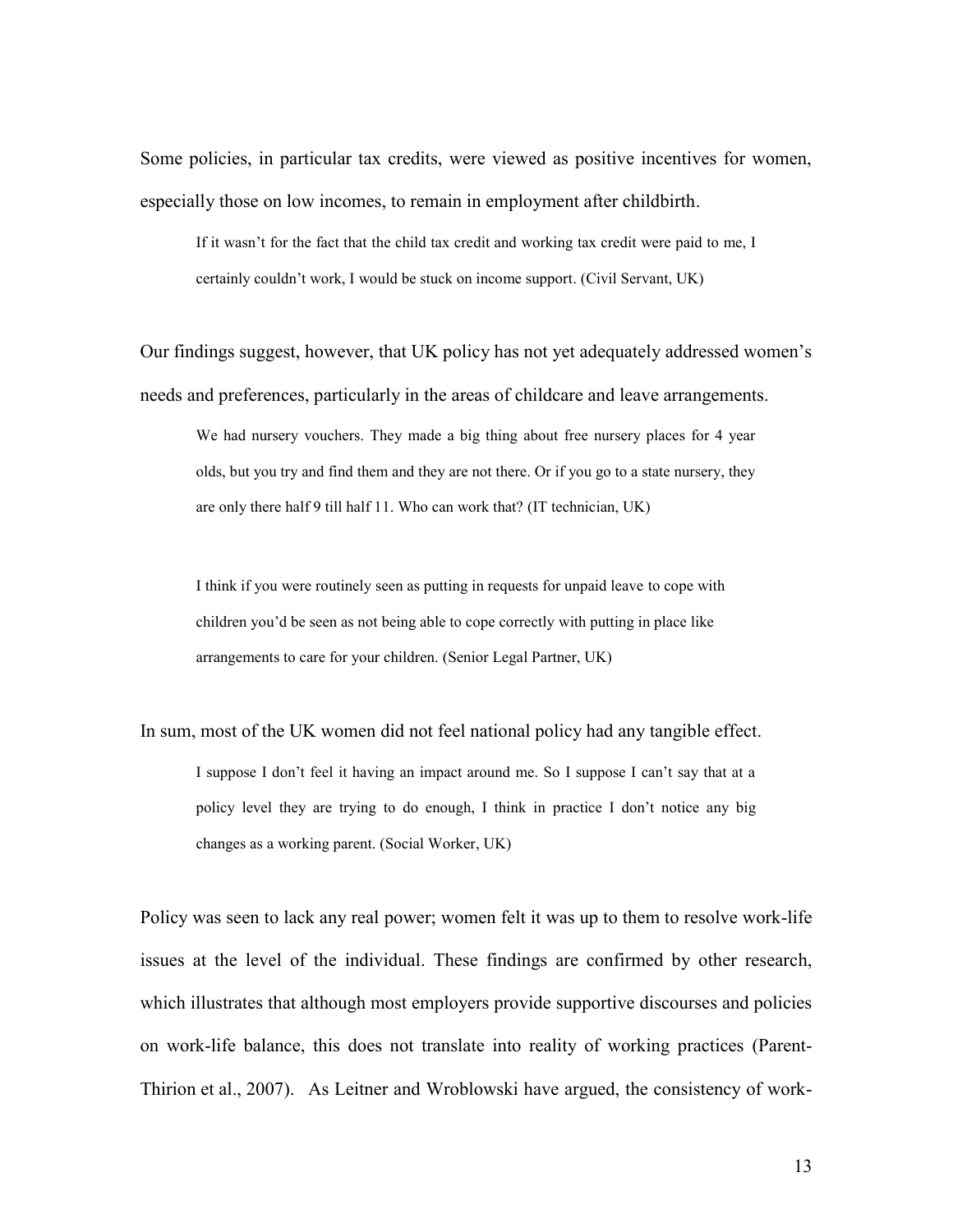life policies is particularly salient, and helps explain the success of work-life policies in Scandinavian countries, for example (2006). In the UK, legislation tends to merely formalise existing informal arrangements within workplaces in regards to flexible working (Fagan, 2003).

In the Netherlands, policies for achieving a better work-life balance have also grown substantially during the last decade. The most well-known Dutch legislation in this area concerns working hours legislation and the Working Hours Adjustment Act (*Wet Aanpassing Arbeidsduur; WAA*). Passed in 2000, the WAA provides employees the right to increase or decrease individual working hours after one year of employment with the same employer, and the request is reversible. In this manner, the Dutch WAA legislation goes beyond the UK policy of a right to request. However, stronger legislation may not necessarily lead to greater take-up; take-up of the right to request in the UK has been higher than in Germany, for example, where flexible working hours legislation goes beyond a right to request (J. Lewis & Campbell, 2007). In the Netherlands, it could be argued that the WAA merely formalized the right to adjust individual working hours; prior to its passage in 2000, nearly two-thirds of employees were able to adjust their working hours within the boundaries of collective labour agreements. Prior to the introduction of working hours legislation, part-time workers were guaranteed pro rata rights and benefits with the adjustment of the Equal Treatment Act in 1996 (Mara Yerkes, 2006).

The Dutch Work and Care Act (*Wet Arbeid en Zorg*), passed in 2001, intended to alleviate work-life balance problems. It included the right to minimal paid paternal leave (two days), unpaid parental leave, paid adoption leave, partially paid short-term care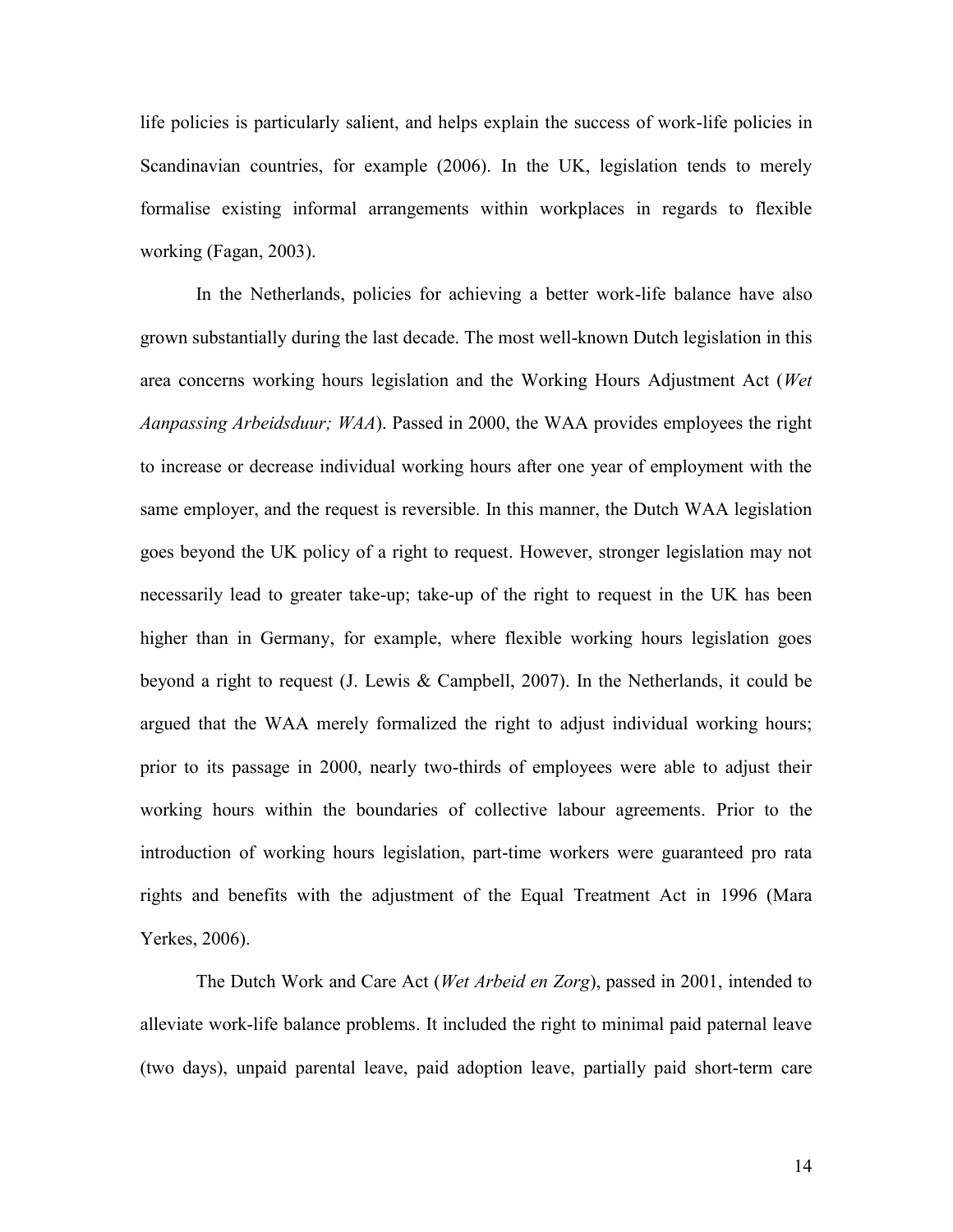leave and two days paid urgent leave. This legislation was modified in 2005 to provide individuals with a right to six weeks, unpaid, long-term care leave. More recently, Dutch policy-makers implemented legislation to create an individual savings scheme - the Life Course savings scheme. By participating in this arrangement, individuals save money to finance leave at a later date. Participation is voluntary, as is employer approval, unless individuals have requested to take up a form of statutory leave (parental and long-term care leave). Use of the savings scheme is low; only six per cent of employees made use of the scheme in its introductory year (CBS, 2007). Alongside this individual financing of leave, childcare reforms have also been at the forefront of Dutch policies in recent years. A push to marketize childcare took place in 2005, when a new childcare law came into effect. Eligible parents receive a government subsidy for childcare costs, and since 2007, employers are legally obligated to contribute to employee childcare costs.

Dutch working mothers in our sample are generally well-informed of the myriad of these leave policies, changes to childcare subsidies and their right to adjust working hours.

> I did use it [short-term leave]. Of course, for me it's a bit more up close and personal, I have all these arrangements, I promote them myself and tell employees, you know, you can take leave or short-term care leave. I have done it twice myself, short-term care leave, once when he had an ear infection in the middle of the night and the next day I just took a day of care leave. No problem. (Bank Manager, NL)

Yet while most of the women in our sample were aware of paid leave arrangements, they often chose to use fully paid vacation days rather than request paid leave to meet their short-term care needs. These findings are consistent with a study by the Netherlands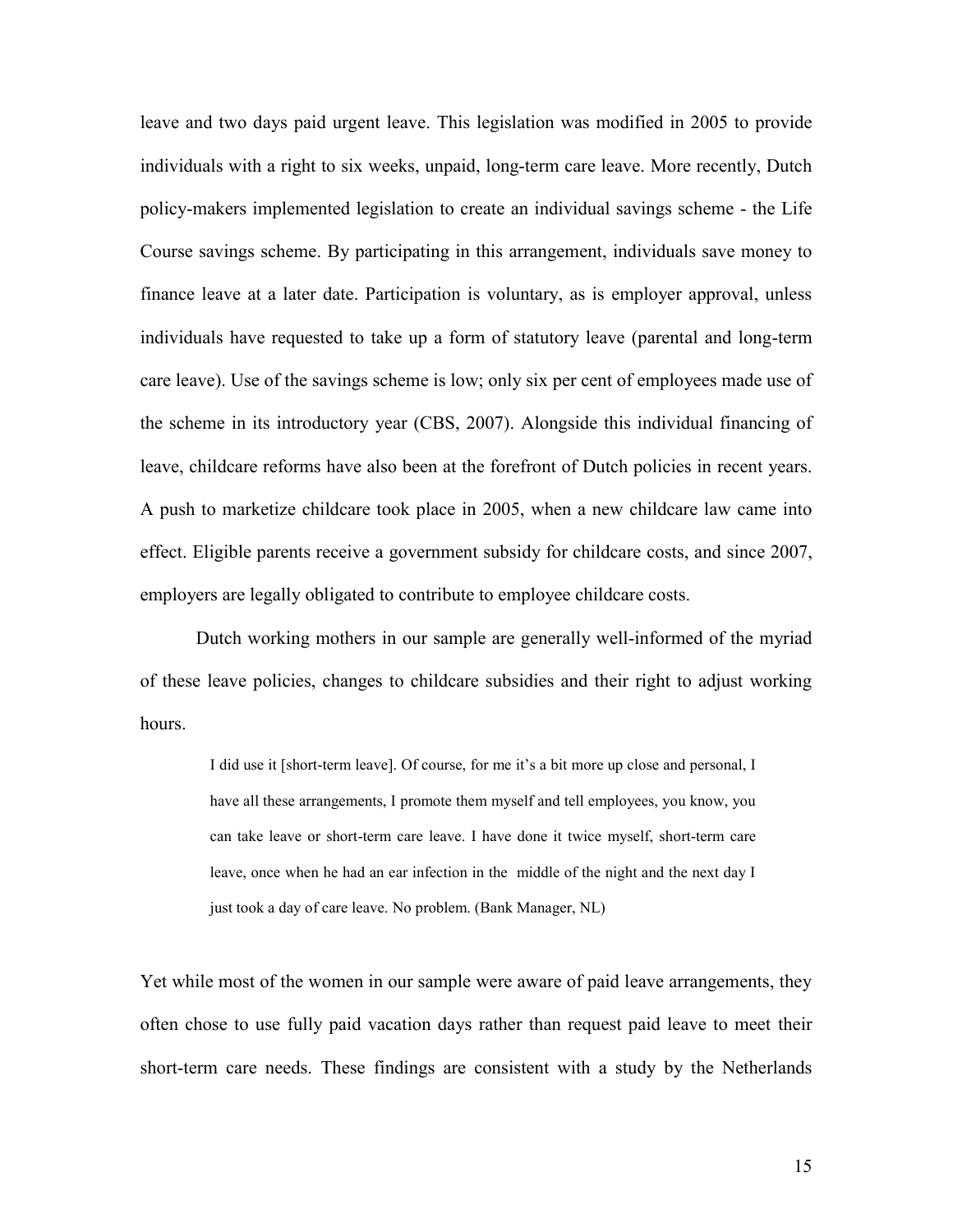Institute for Social Research. The authors find that the most exigent need among individuals is for paid, long-term care leave rather than short-term leave (Luijn  $\&$ Keuzenkamp, 2004). While Dutch leave policy has improved during the past decade, paid parental leave is often not available and remunerated long-term care leave is only available through the individual Life Course savings scheme, which lacks the flexibility to meet the changing needs of working parents.

Most of the women in the Dutch sample applied a strategy of reduced working hours to meet their work and family life needs. The Dutch data demonstrate that only a third of the women continued to work full-time following childbirth and the take-up of leave arrangements depends greatly on whether or not remunerated leave is available.

> I read in our CLA [collective labour agreement] that there would be a leave arrangement, parental leave, well, I'm going to take that. Turns out it's unpaid, I think that's unacceptable. The [company] made a choice to reserve a budget for older employees and not for younger parents. (Teacher, NL)

Dutch mothers' consistent take-up of their right to adjust working hours can be problematic. Not only does an adjustment of working hours often equate to part-time work, thereby leading to long-term disadvantages associated with this working form (Mara Yerkes, 2006), part-time work is often not as flexible as one might think. As one expert explains,

> In a situation where an individual decides to work fewer hours because they want to combine caring for their children with a paid job, it will do nothing to help the situation if their employer says they can have Mondays off even though they need Tuesdays off because the crèche is closed. This is an area of the law that remains vague. (Expert interview, NL)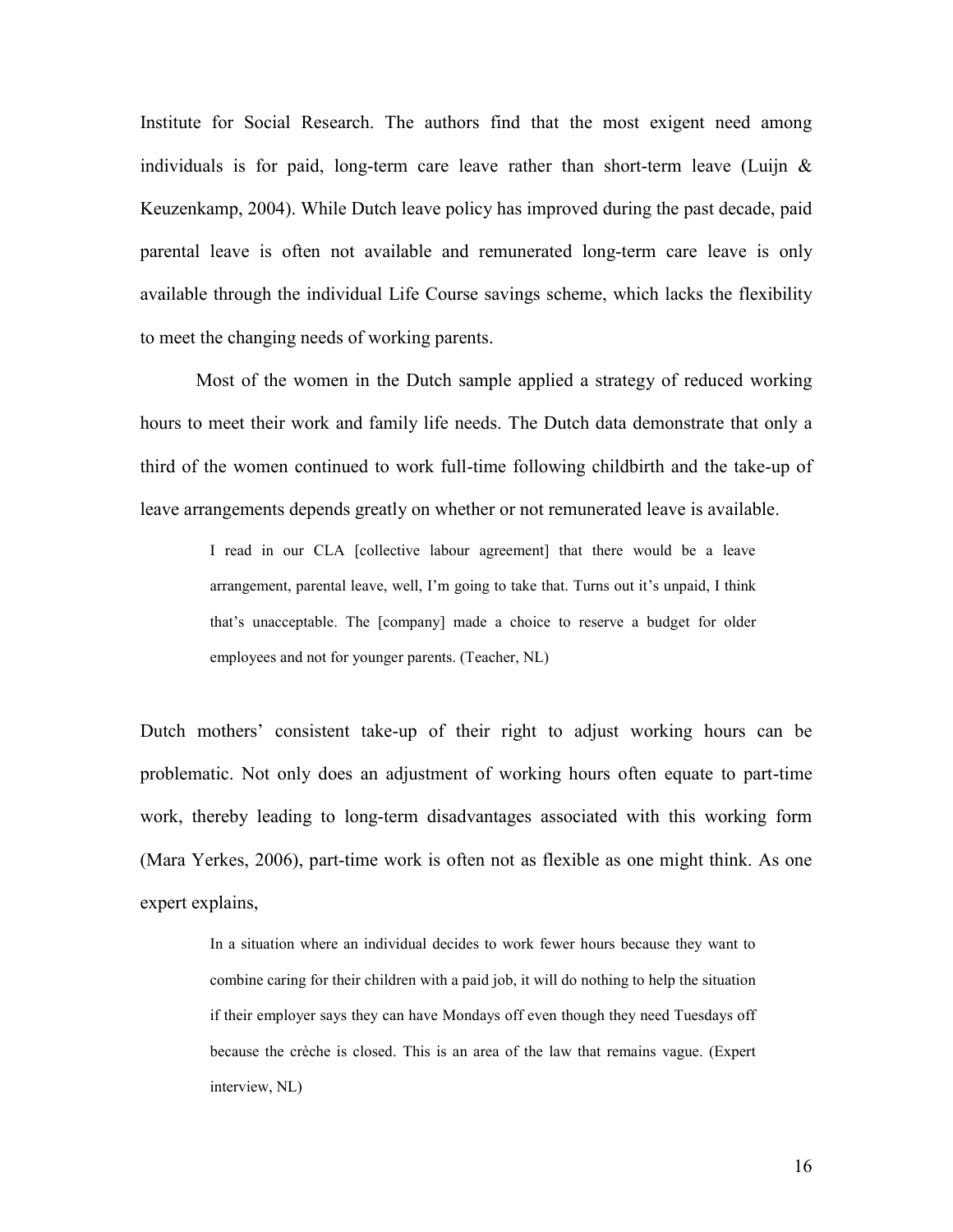In sum, the availability of work-life policies has increased in both the UK and the Netherlands. Policies in both countries are aimed at increasing leave arrangements, improving childcare and creating flexible working possibilities. Levels of satisfaction with work-life balance and working hours are fairly high and comparable in the UK and Netherlands (Parent-Thirion et al., 2007), however this varies by sector and social class, with those women in managerial positions working longer hours and more likely to report their jobs interfering with their family lives (Crompton & Lyonette, 2006). Awareness of policies is high in the Netherlands, although the use of leave policies differs across education levels (SCP, 2006). In the UK, awareness of policies is more problematic (Adam, 2008). Yet in both countries many women explained that they do not make use of the policies available because, in particular, leave is unpaid and childcare is expensive and difficult to arrange—in other words, many existing policies do not meet their needs. Improved leave arrangements and childcare, more tailored to the changing needs and preferences of working parents could go a long way in addressing these problems. We discuss these policy recommendations further in the concluding section.

Alongside changes necessary at the national level, some evidence suggests that employer-level policy may also be effective. A qualitative study by Larsen (2004) on the work and care strategies of European families shows that the availability of flexible working hours with an employer makes it easier to share caring responsibilities. Nevertheless, women's work-life balance is not only affected by the availability of employer-level arrangements, but also by the organisational culture and whether a culture supportive of taking up work-life policies is present (Bond, 2004). British research shows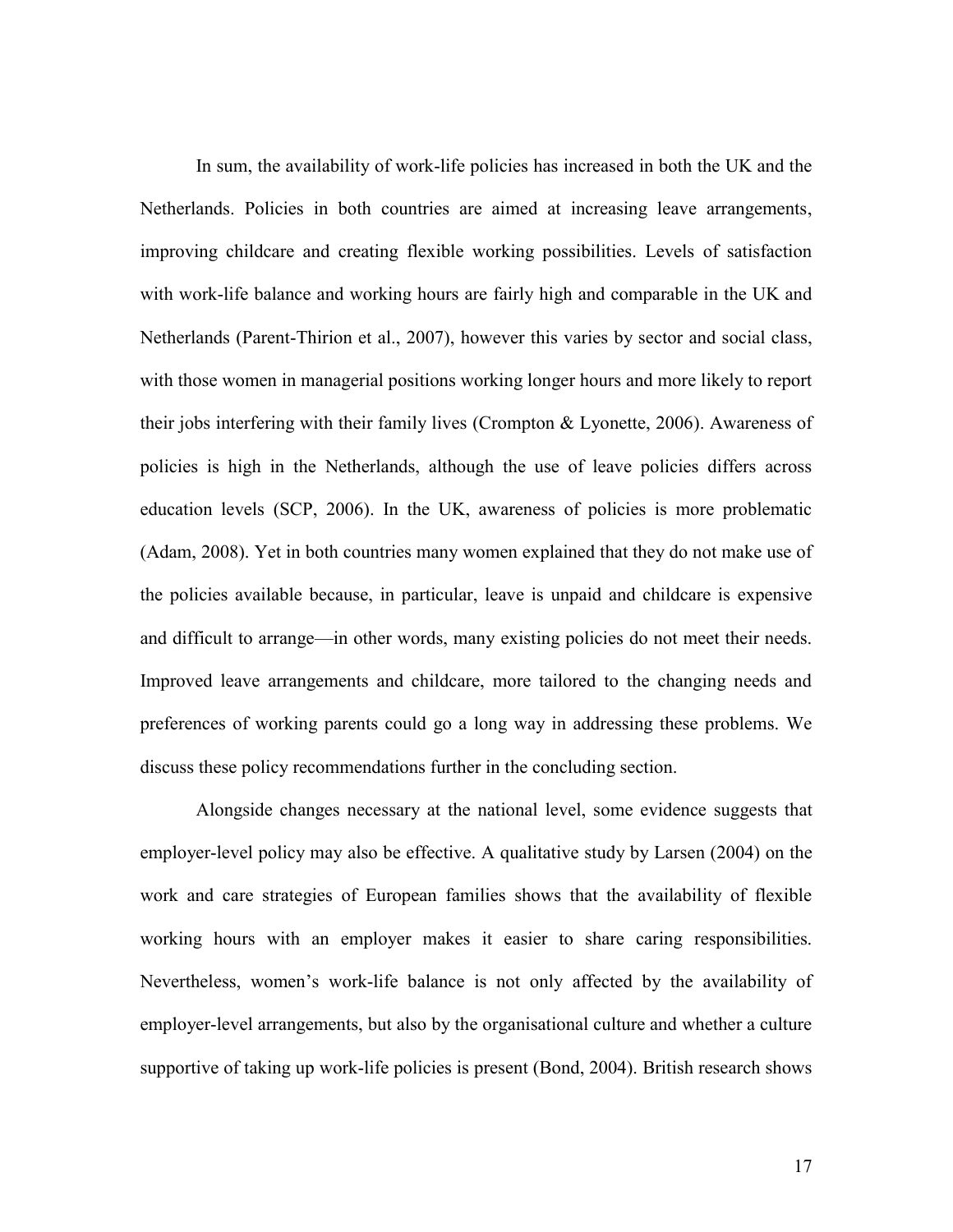that workplace cultures where few employees work flexibly foster the belief amongst career conscious women [and men] that flexible working, in particular reducing hours and taking a pay cut, is seen as a lack of seriousness and commitment to their career (O'Brien & Shemilt, 2003; Warin et al., 1999).

## Lived Experiences

In this section, we provide an in-depth look at women's lived experiences, which reveal markedly similar experiences amongst Dutch and UK women. One of the most important findings is that women from both countries overwhelmingly expressed that they experience work-life balance as a process, not a static one-time moment. And within this process, there is a constant battle between balance and conflict due to women's dual roles as carers and employees. As one UK interviewee explains,

> We do always feel we are sort of juggling the next six months, you know sort of constantly changing the arrangements just to sort of cope…But there are times when it just falls apart. (Business Analyst, UK)

Effective work-life balance policy needs to recognise how carers' circumstances change across time, an issue not addressed in UK and Dutch policies. As one Dutch woman explains,

> I've made all kinds of career moves in my 'previous life' and now I'm making some as well….that chasing that I did is gone now that I have kids, it's going well, but it's hard going through certain phases (Teacher, NL)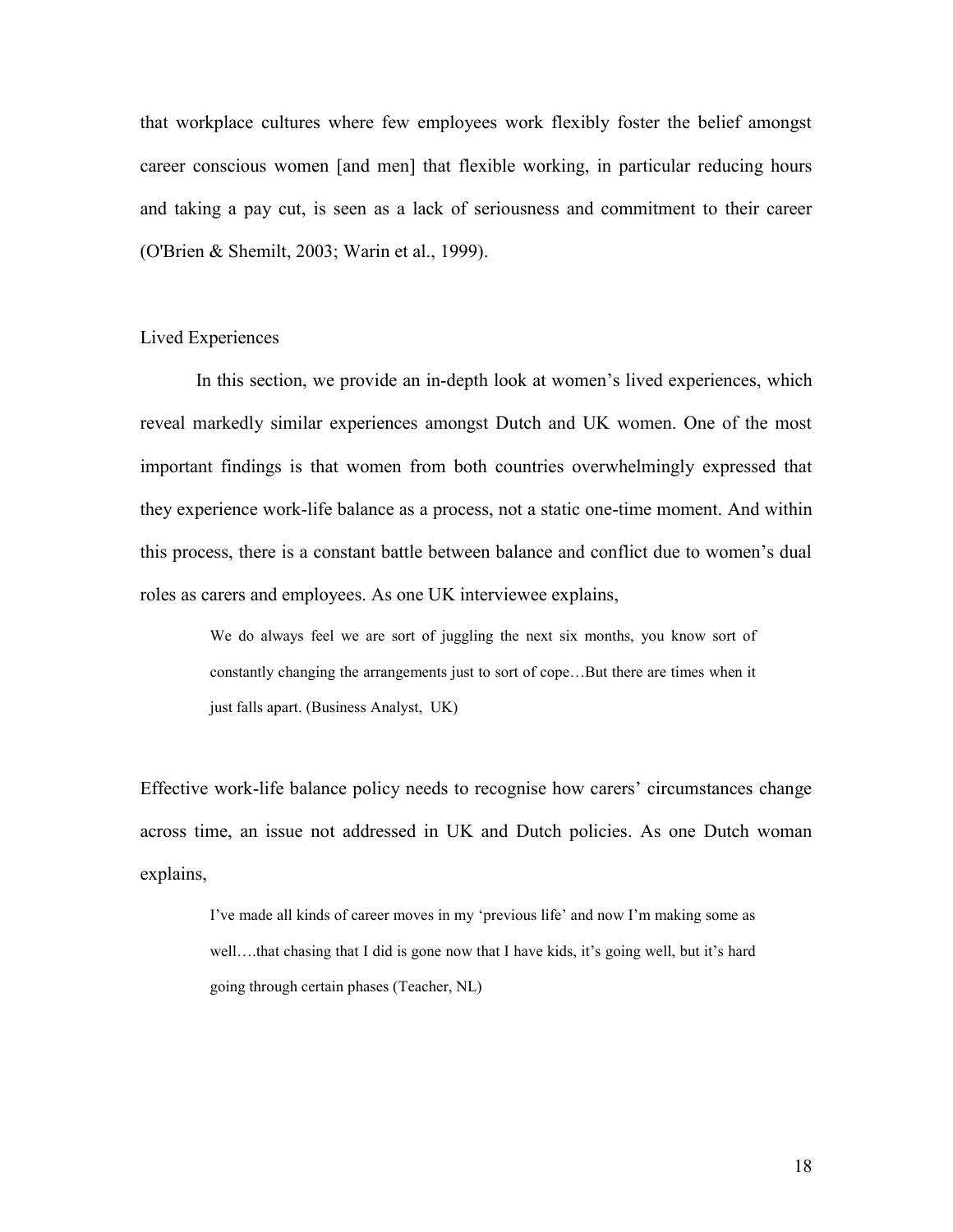In this manner, our results are in line with the critique given by McKie et al. (2002), who argue that UK policy frames work-life balance issues too narrowly. Policy does not address that women's circumstances can change in both the short and long term; women negotiate and renegotiate boundaries between work and care as children get older and support networks and employment change.

Whilst, as stated earlier, most women in our study resolved work-life balance issues on a personal level, employer flexibility, was however, effective in facilitating this for many women (see Wattis et al., 2006). Yet while we find that employer flexibility helped some women achieve a better work-life balance, workplace cultures often conflated the difficulties of managing dual roles. More importantly, informal workplace cultures can hinder access to policy (Bond, 2004).

In the UK, the long hours culture is especially problematic. For some women the extensive flexibility available in their workplace was offset by heavy workloads and employer and client-led flexibility, which led to long working hours. Thus, for some women, flexibility became a way of managing a long hours culture, rather than facilitating work-life balance as the quote below illustrates:

On average I work 45-50 hours [a week]. Sometimes more depending on a deadline and usually over the whole month you try to pan it out so you don't do more that 50 hours in a week [but] I work from home, I've got meetings scheduled, but if I couldn't make the meetings I can dial in on teleconference. I plan my own week. (IT/Business Outsourcing Consultant, UK)

Conversely, the Netherlands is characterised by a reduced hours culture. Within this reduced hours culture, the workplace is often still structured around full-time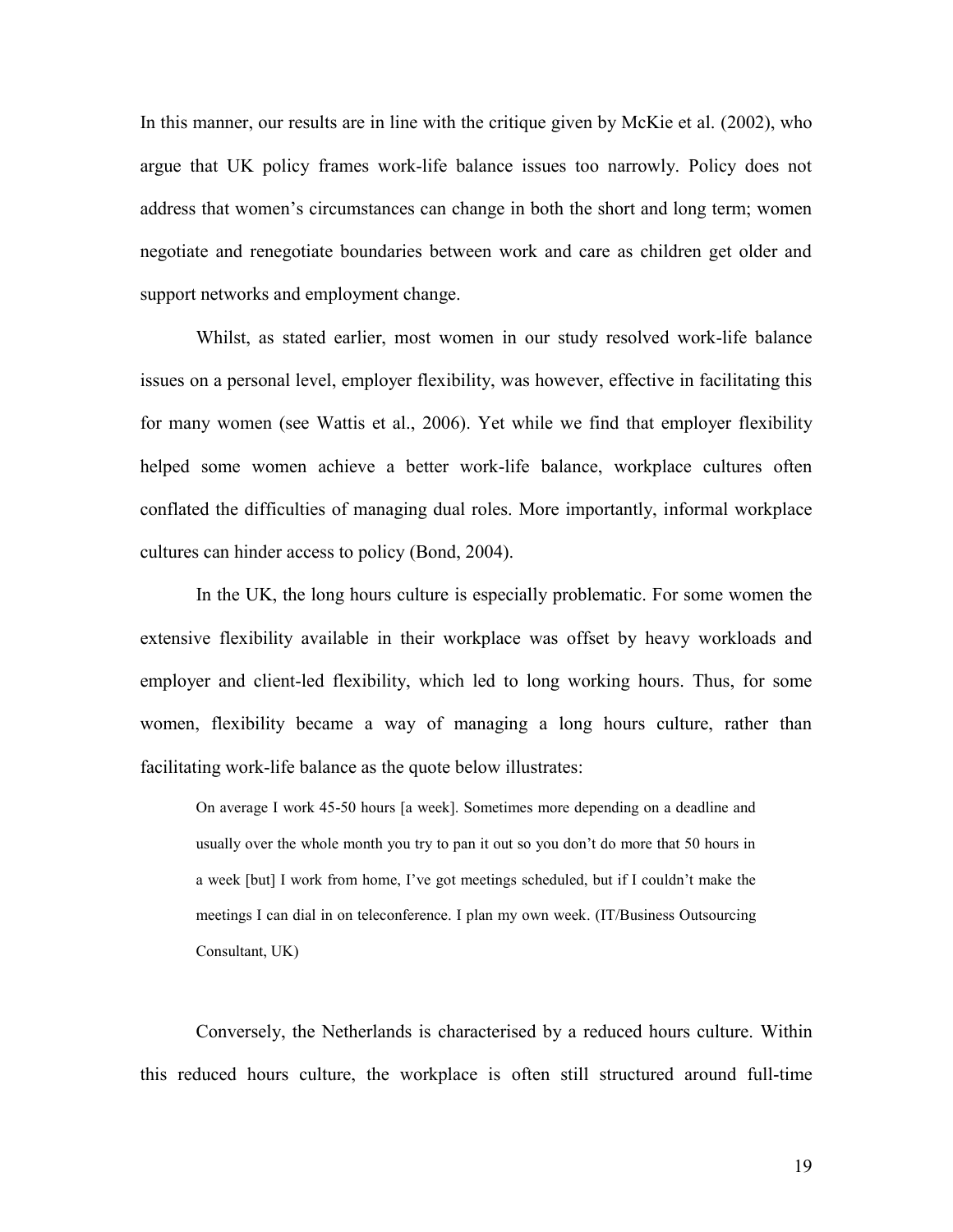employees, a situation that causes stress and problems for women in balancing their work and family lives. As one Dutch woman explains, the Dutch reduced hours culture can clash with workplace cultures of presenteeism in the Netherlands, which affects the way employers and colleagues view the contributions of women working reduced hours:

It's all about the culture that you're in and the 'presenteeism' culture [actual physical presence of employees at work] . . . and that's true, of course. In 32 hours you do just as much as you do in 36 hours. People who work from home do much more than people who work at the office. (Project Manager, NL)

Another interviewee felt that the presenteeism culture led to unfair treatment of women working reduced hours:

We're in an office with about 25 people and there are quite a few women who work parttime and one of the bosses never has a problem with that but the other. . . . If something isn't going right, ‗Something's missing, I need a file that can't be found', then it's always the part-timers. . . . . It's so hypocritical to always blame the part-timers when it could just as easily have been a full-timer who had a day off. (Notary Worker, NL)

Within the employment sphere, the influence of workplace and employer flexibility is clearly visible. However, it is often taken as given that women will integrate care with work (McKie et al., 2002) and that their work is more open to disruption than men's. Consequently, men have a more straightforward relationship with paid work than women:

Mostly, I think I sometimes feel a bit resentful that he has the flexibility to stay late when he needs to and I don't, you know I think of days where it gets to five to three and I think I wish I could just finish this report or get this piece of work done and I can't so I occasionally might take things home or you know, more likely I'll take it home and then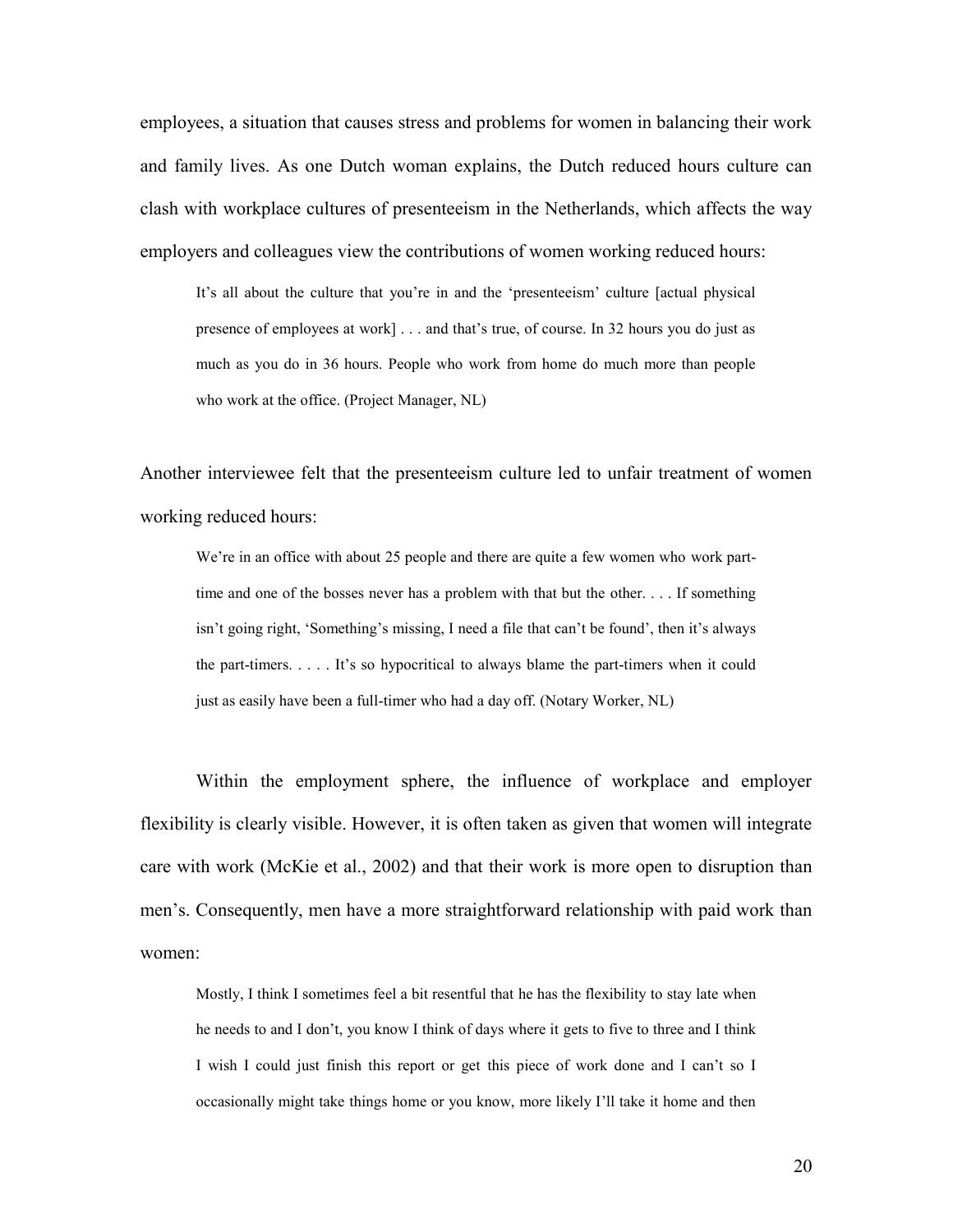not get round to doing it and bring it back again the next morning so I feel slightly resentful. (Social Worker, UK)

Work-life balance is more straightforward for women who have access to flexible care such as good informal support from relatives, most frequently grandparents, and those who can afford private wraparound care such as *au pairs* and nannies. However, this is dependent on financial circumstances and arbitrary availability and, therefore, should not be treated as a general solution. Where women lack such support, partners and working hours become central to work-life balance. For instance, equal division of childcare between partners and good informal support may alleviate negative workplace pressures with some women working full-time achieving a better balance than women employing the 'part-time strategy'. If support is absent, coping with care and work can be problematic, even if employers are flexible and accommodating. For example, women whose partners were more actively involved were much more positive about their worklife balance.

> There is no way I could've done it without [husband]. Because he, I mean I take [daughter] even now to the childminders in the morning and [husband] picks her up in the evening. So if I need to stay later I can and that works really well. It means we have breakfast together in the morning… And then in the evenings she comes home and [husband] and her have dinner together and I come in and she's going to bed so we spend some time together and I see a bit of her in the morning. So it's not perfect but it works for us. (Credit Policy Manager, UK)

But for some women, the role of the partner created conflict rather than positively influencing their work-life balance.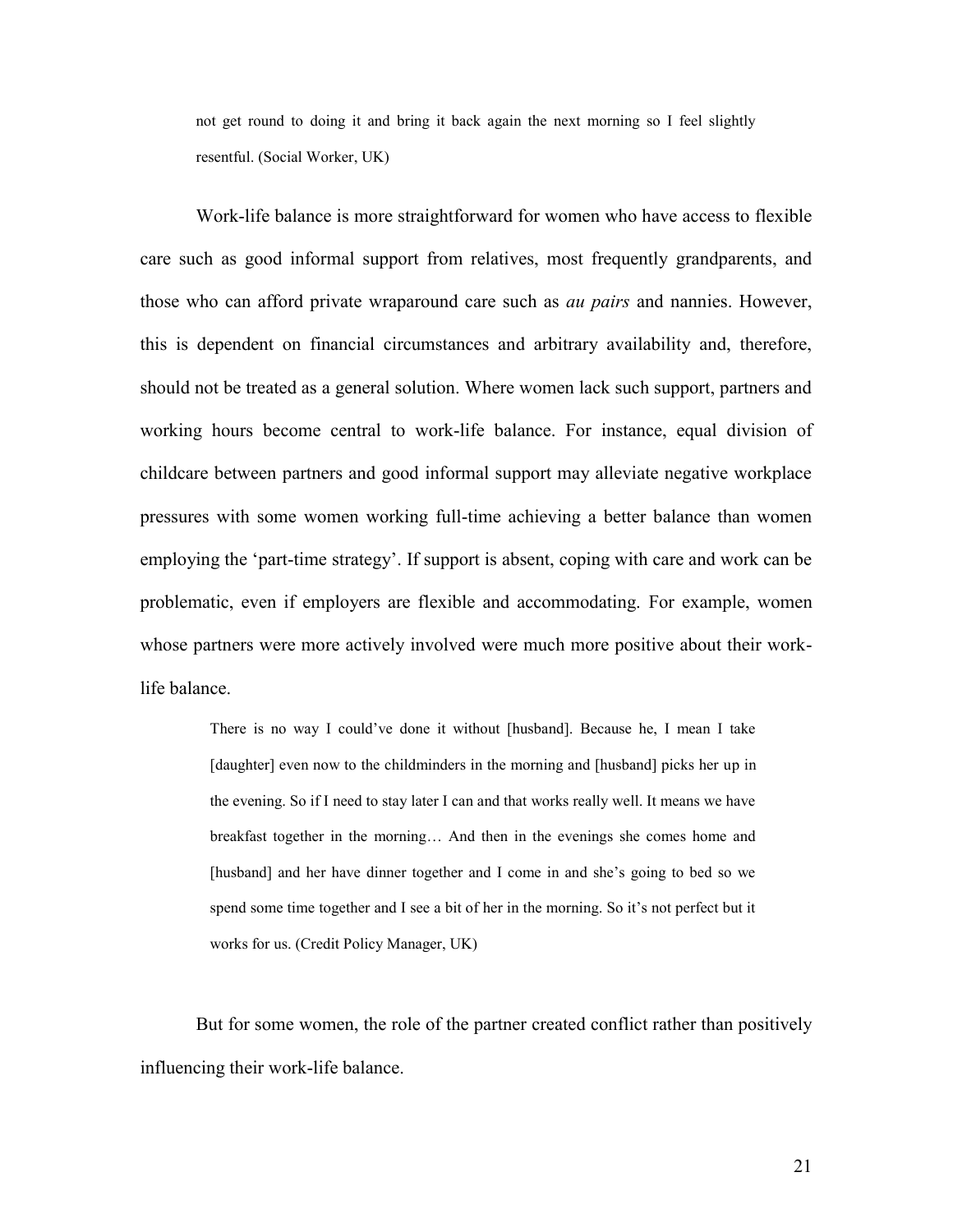That was one of the reasons why we split up. The responsibility was with me whether I liked it or not. (Events Organiser, UK)

The stresses and conflicts of working and childcare are more extreme if women are divorced or separated from partners. For instance, whereas two parents can divide pickups and drop offs and take advantage of flexible working, lone parents have to work within standard hours more rigidly in order to be compatible with nursery or school hours. However, UK findings show that if women had access to good informal support, they could cope more effectively than some partnered women. Support from former partners varied, but many women talked about a lack of practical and financial support. Most women felt that childcare was primarily their responsibility and that they could not rely on former partners for any tangible help. When partners were separated, gendered care responsibilities appeared to be reinforced more acutely:

I think this is the problem. You shouldn't just be dividing costs, you should be dividing responsibility. There are five working days in a week. [Mother] is responsible for five of those. And he is not responsible for any of those. I have that problem when my mum is sick. I phone him up and say, 'Can you take a day off?' "No". 'All right then.' I have to then, it always comes down to you, the mother. (Marketing Assistant, UK)

Another important finding in our study is that the continued negotiation between work and personal life has both emotional and practical consequences for working mothers. Feelings of guilt towards both spheres — employment and the family — were often evident. As one woman explains, for her the most important thing is: *because I*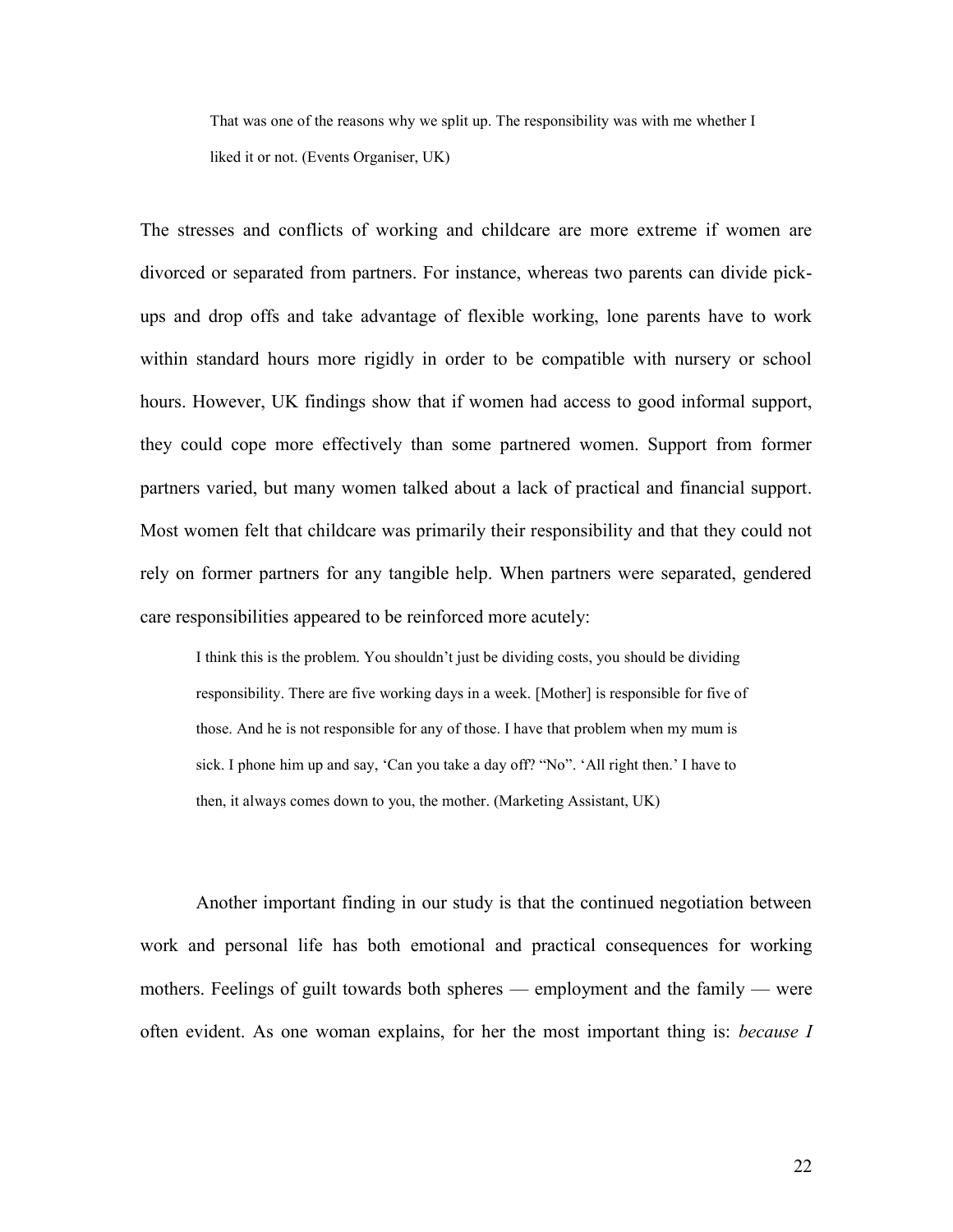*have done the right thing by my children (Manager, NL)*. But having the idea that one is ‗doing the right thing' does not remove feelings of guilt.

> I like my work but I always have the feeling that if I'm here then I want to be at home. And if I'm at home I should be at work. (Teacher, NL)

Attempts to reconcile these emotions with individual reality reflect the process of worklife balance for most women.

> I will go through periods where I beat myself up big time where I think I'm the most horrendous parent and get really down. Generally though, I have a balance but I can lose the plot at home every now and then. . . (Outreach Worker, UK)

The difficulty of some women's emotional reconciliation reflects the fact that policies bestow little attention to the diversity of women's needs and preferences as carers. Although women are expected to care, they are also expected to work (McKie et al., 2002) with New Labour policy discourses in the UK and current government discourses in the Netherlands emphasising the value of paid work. Subsequently, the needs of women who want to care for their children rather than take part in paid employment become less salient as a policy issue (Duncan et al., 2003):

> I enjoy the job I am doing in the sense you've got to be doing something you like to do. Because I would much rather be at home looking after my little girl than sending her off for someone else to look after. And I think there is a lot of guilt around it as well – you do feel guilty going to work. I leave late in the morning, my partner takes my daughter to my sister-in-law's, and some mornings she has little tears in her eyes as I'm waving her off and I think 'Oh God, I have to go to work and leave you'. And I know she's alright when she gets there, but it's just that you do feel guilty. Have I had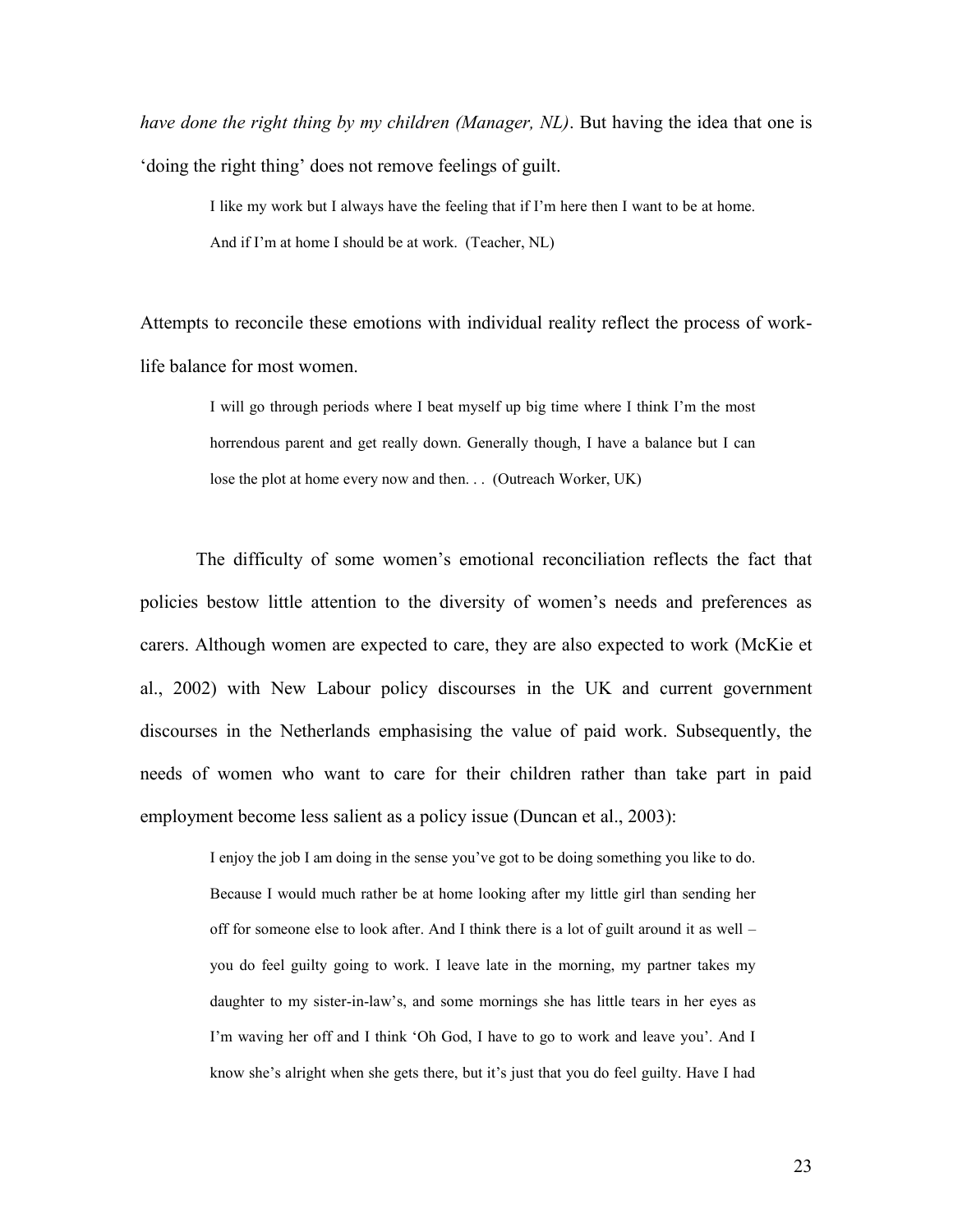a child to give her away to somebody else and get them to look after them? (Project Co-ordinator, UK )

The process of work-life balance is an ongoing, complex juggling act, one which leaves many women feeling stressed and guilty, as employees, wives and mothers. While worklife policy availability may have increased in an attempt to help women and men balance paid work and personal lives, underlying assumptions of the division of care, informal workplace cultures and a lack of recognition of the changing dynamic nature of work-life balance means policies are often disconnected with the everyday lives of working mothers.

### **Conclusions**

Policy initiatives addressing work-life balance can be effective in helping women to progress in the workplace. However, policies created at the national level do not always connect with the day to day experiences of women combining work and family life. Despite an expansion of work-life policies in both countries, our data demonstrate that many women in both the UK and the Netherlands still resolve these issues at the individual/personal level and feel that policy has not impacted on their lives in any tangible way. The everyday experiences of women in these countries brings to the forefront the dilemma of work-life policies: a lack of policies often means problems of combining work and care, but an abundance of work-life policies can hinder individual opportunities to care, thereby disregarding individual caring preferences. However, the ambivalent approach of some policies for combining work and care, such as providing unpaid leave, has proven just as problematic, as this policy approach does not meet the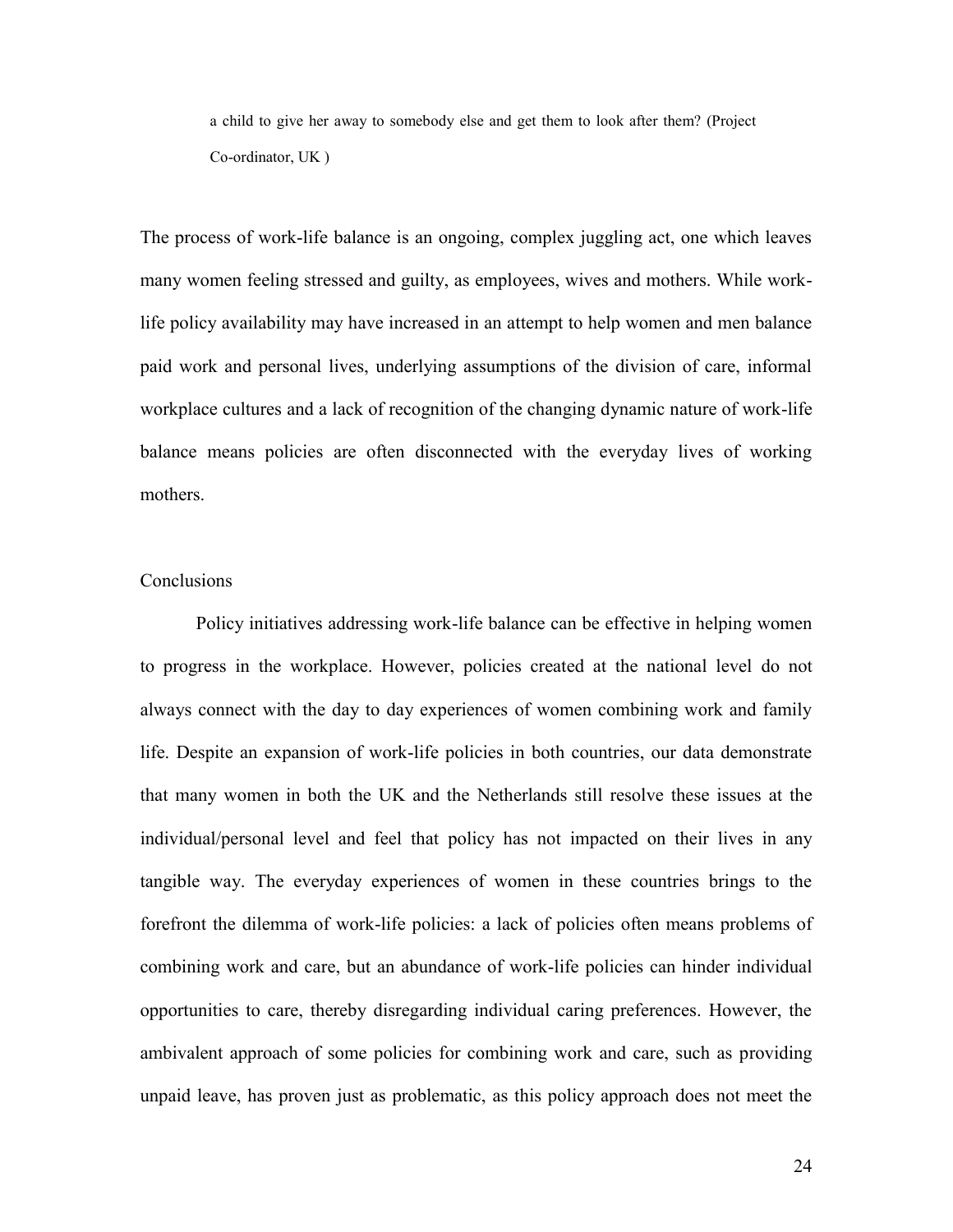needs of individual parents. Childcare policy, while improved in both countries, is viewed as inadequate by the respondents—both in terms of availability and cost. Current policy is largely driven by the business agenda or the desire for increased labour market participation. In contrast, the data presented here highlight the need for a wider cultural and socio-economic shift in policy, practice and attitudes to work–life balance and women's progression.

Our data indicate women's choices in regard to balancing work and family life are shaped by a number of factors, including their negotiation of dual roles, the role of the partner, the role of the workplace, and the interplay between everyday reality and individual emotions. The choices individuals make in balancing work and family life are not a simple reflection of a straightforward preference towards work or care. The data from both countries reveal a dynamic process of work-life balance, with women's needs and preferences changing across time. The dynamic nature of combining work and care is clearly a problem for policy, which, in many cases, is not formulated to contend with these ever-changing needs and preferences. Policy at the level of the firm could be helpful in this regard. Organisations can address the individual needs of their employees and create an environment conducive to the take-up of work-life arrangements. However, without a supportive workplace environment, employer-led flexibility also has its limitations. As we saw with the UK data, use of workplace flexibility often meant accepting heavy workloads and working longer hours. The UK long hours culture and intensification of the pace of work is a source of dissatisfaction with work-life balance, leaving women in 'time poor' households (C. Lewis, 2000; Taylor, 2001). In contrast, in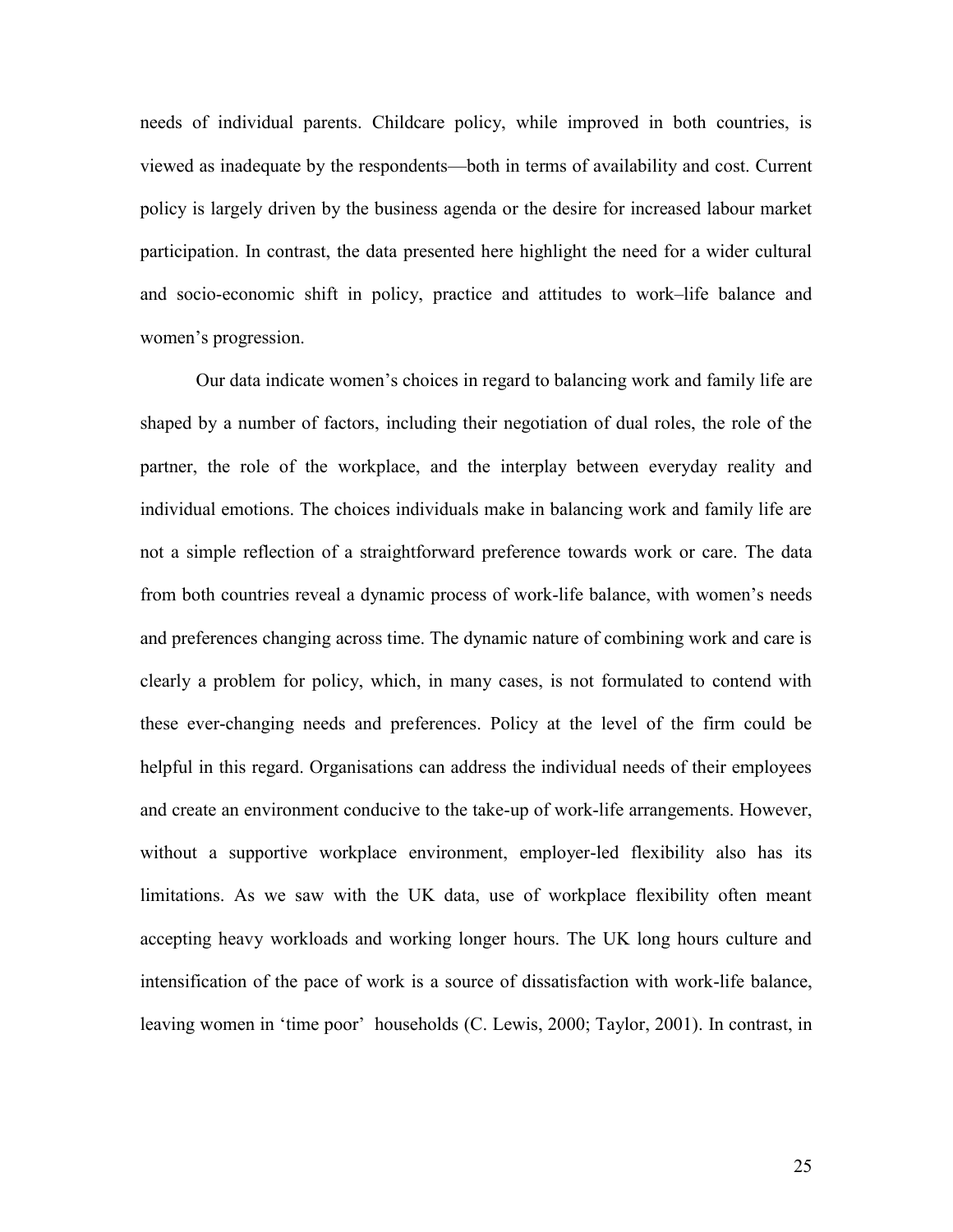the Netherlands, the overabundant reduced hours culture led to perceptions of unfair treatment of women in the workplace.

Policy in both the UK and the Netherlands endorses formal equality rather than a substantive reformulation of gender regimes. It operates within a male model of work that serves to reinforce gender roles where women are framed as principal caregivers who must juggle work and family as best they can and fails to 'challenge structural inequalities' (Guerrina, 2002: 63) remaining inextricably linked to caring and the ‗mommy track', thereby leaving women at a disadvantage. In the UK, New Labour discourses relate participating in paid work to being a ‗good citizen'. In addition, the legacy and influence of the ideology of the male breadwinner model is still prevalent, which frames men and women in particular roles, with care roles primarily associated with women. In the Netherlands, our 'best practices' case, caring preferences and childcare policy still leave caring roles as predominantly women's responsibilities.

Without recognition of the interconnected relationship between work and family, the need to fully accommodate working parents and a reformulation of gender roles, reconciling work and family remains problematic in both practical and emotional terms. Work-life policy needs to be attuned to these complexities. First of all, governments can ensure that parents are entitled to sufficient paid leave opportunities and that good quality childcare is available. Studies have shown that 20-30 weeks of paid leave is optimal for women, allowing them time to care without experiencing significantly negative labour market consequences in the long term (Koopmans, 2007; Ruhm, 1998). Moreover, a fully paid individual right to parental leave can act as an incentive for men to take on some caring duties. UK research demonstrates that men are less likely than women to accept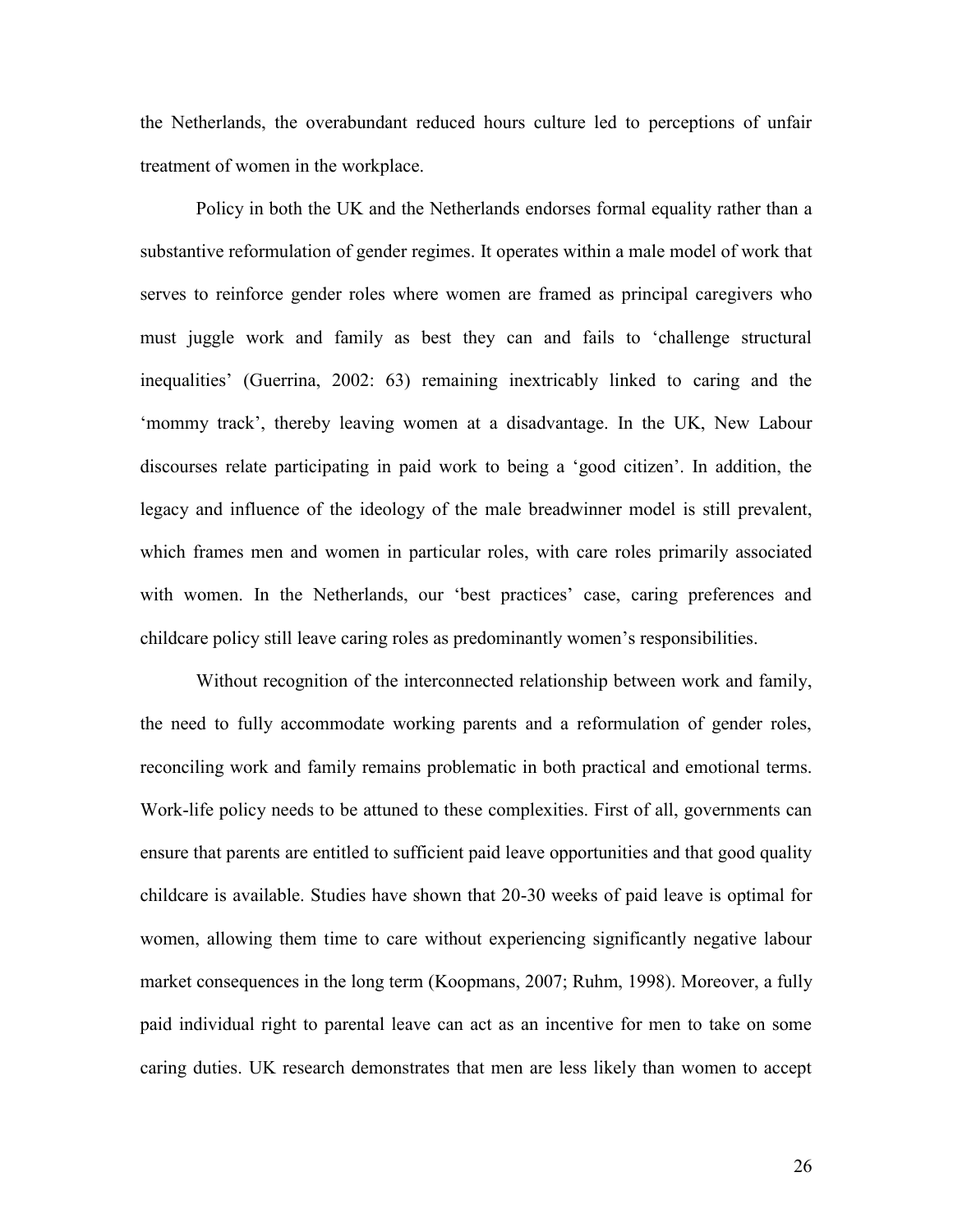arrangements to facilitate work-life balance if it involves a loss of income and fathers with young children in the UK are more likely to work long hours than men of an equivalent age without children (O'Brien & Shemilt, 2003). Providing affordable, good quality wraparound childcare, on the other hand, can make it easier for men and women to organise work and care when mothers return to the labour market following childbirth. Crompton and Lyonette (2006) argue that work-life stress is lowest in countries where there are policies to support dual-earner families and work-life balance; these include flexible work opportunities and good childcare provision, but also policies which encourage men to assume a larger share of care and domestic work. Some UK researchers also question if there is a contradiction in policy between incentives to increase women's participation in the labour market (especially in relation to single parents) and the policy objective to improve work-life balance (Jamieson & Morton, 2005).

Governments can also work more closely with employers on the issue of worklife balance. It is essential that policy meet the needs of parents but governments must contend with the needs of businesses as well. Collaboration between government and employers can help create more tailored solutions for businesses and employees. Governments can also create incentives for employers to make workplaces more conducive to combining paid work and family life and can provide incentives that encourage the adoption of gender-neutral arrangements within firms. Employers too need to consider effective ways of communicating information on entitlements to employees.

There is a need for 'joined up' policy across the life course, particularly in terms of parental and care leave policies, but also in terms of fiscal support and the regulation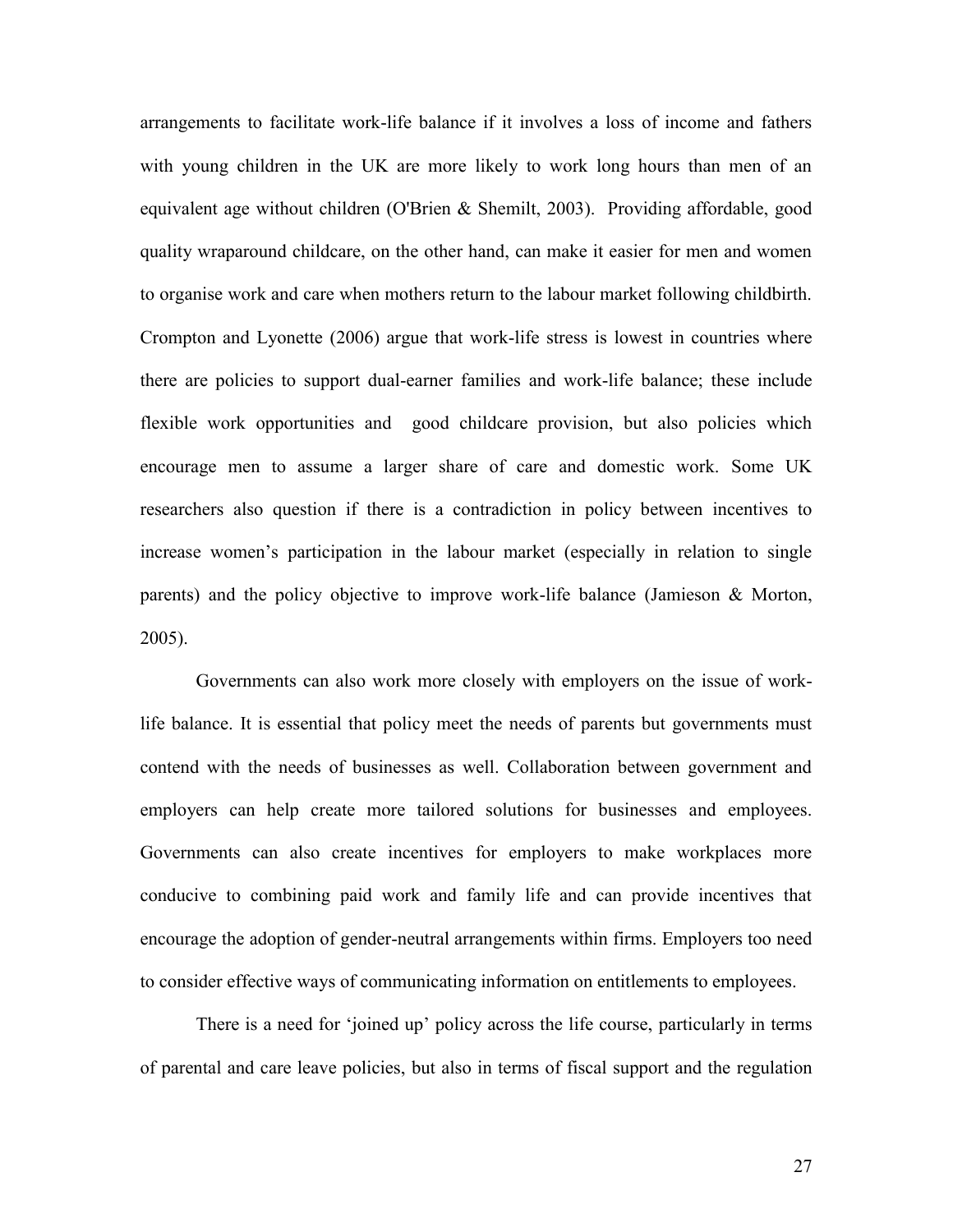of working hours. There is a need to develop policies which do not penalise employees struggling to reconcile the demands of work, the economy and personal life. Moreover, reconciling paid work and family life 'means more than the increasing opportunities at work agenda; it should imply a redistribution of work and status between women and men, that is changing the gender contract' (Duncan, 2002: 307).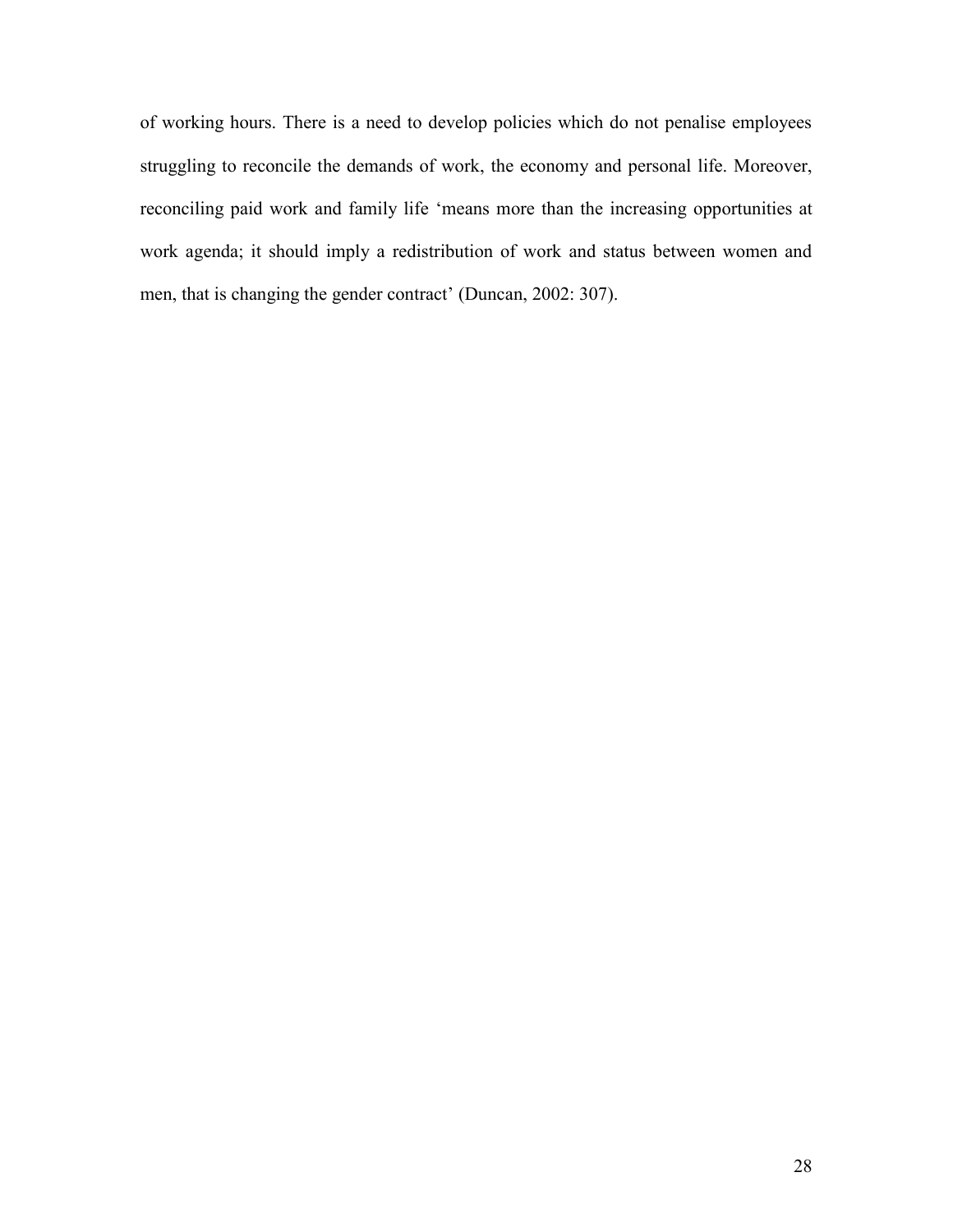Bibliography

- Adam, D. (2008), *Work–life balance attitudes and practices in British workplaces 2007*. Dublin: Eurofound.
- Bernard, M., & Phillips, J. E. (2007), Working Carers of Older Adults. *Community, Work & Family, 10*(2), 139-160.
- Bø, I. (2006), Working Life and Family Life. *Community, Work & Family, 9*(2), 123-141.
- Bond, S. (2004), Organisational Culture and Work-Life Conflict in the UK. *The International Journal of Sociology and Social Policy, 24*(12), 1-24.
- Carmichael, F., Hulme, C., Sheppard, S., & Connell, G. (2008), Work life imbalance: Informal care and paid employment in the UK. *Feminist Economics, 14*(2), 3-35.
- CBS. (2007), Statline: Centraal Bureau voor de Statistiek (Statistics Netherlands).
- Crompton, R. (2002), Employment, flexible working and the family. *British Journal of Sociology, 53*(4), 537-558.
- Crompton, R. (2006), *Employment and the family: the reconfiguration of work and family life in contemporary societies*. Cambridge; New York: Cambridge University Press.
- Crompton, R., & Lyonette, C. (2006), Work-Life 'Balance' in Europe. *Acta Sociologica, 49*(4), 379-393.
- Dekker, R. (2007), *Non-standard employment and mobility in the Dutch, German and British labour market.* Unpublished Doctorate, Universiteit van Tilburg, Tilburg.
- den Dulk, L. (2001), *Work-family Arrangements in Organizations. A Cross-national study in the Netherlands, Italy, the United Kingdom and Sweden.* Amsterdam: Rozenburg Publishers.
- DTI. (2003), *Balancing Work and Family Life*. London: Department of Trade and Industry.
- Duncan, S. (2002), Policy Discourses on in the EU. *Social Policy and Society, 1*(04), 305-314.
- Duncan, S., Edwards, R., Reynolds, T., & Alldred, P. (2003), Motherhood, Paid Work and Partnering: Values and Theories. *Work Employment Society, 17*(2), 309-330.
- Ellingsaeter, A. L. (2009), Leave policy in the Nordic welfare states: a 'recipe' for high employment/high fertility? *Community, Work & Family, 12*(1), 1-19.
- EOC. (2004), *Parents in the Workplace*. Manchester: Equal Opportunities Commission.
- EOC. (2007), *Enter the Timelords: Transforming work to meet the future*. Manchester: Equal Opportunities Commission.
- Eurostat. (2005), *Reconciling Work and Family Life in the EU25: Employment rates lower and part-time rates higher for women with children*. Luxembourg: Office for Official Publications of the European Communities.
- Everingham, C., Stevenson, D., & Warner-Smith, P. (2007), 'Things are Getting Better all the Time'?: Challenging the Narrative of Women's Progress from a Generational Perspective. *Sociology, 41*(3), 419-437.
- Fagan, C. (2003), *Working-time preferences and work-life balance in the EU member states: some policy considerations for enhancing the quality of life*. Dublin: European Foundation for the Improvement of Living and Working Conditions.
- Fraser, N. (1994), After the Family Wage: Gender Equity and the Welfare State. *Political Theory, 22*(4), 591-618.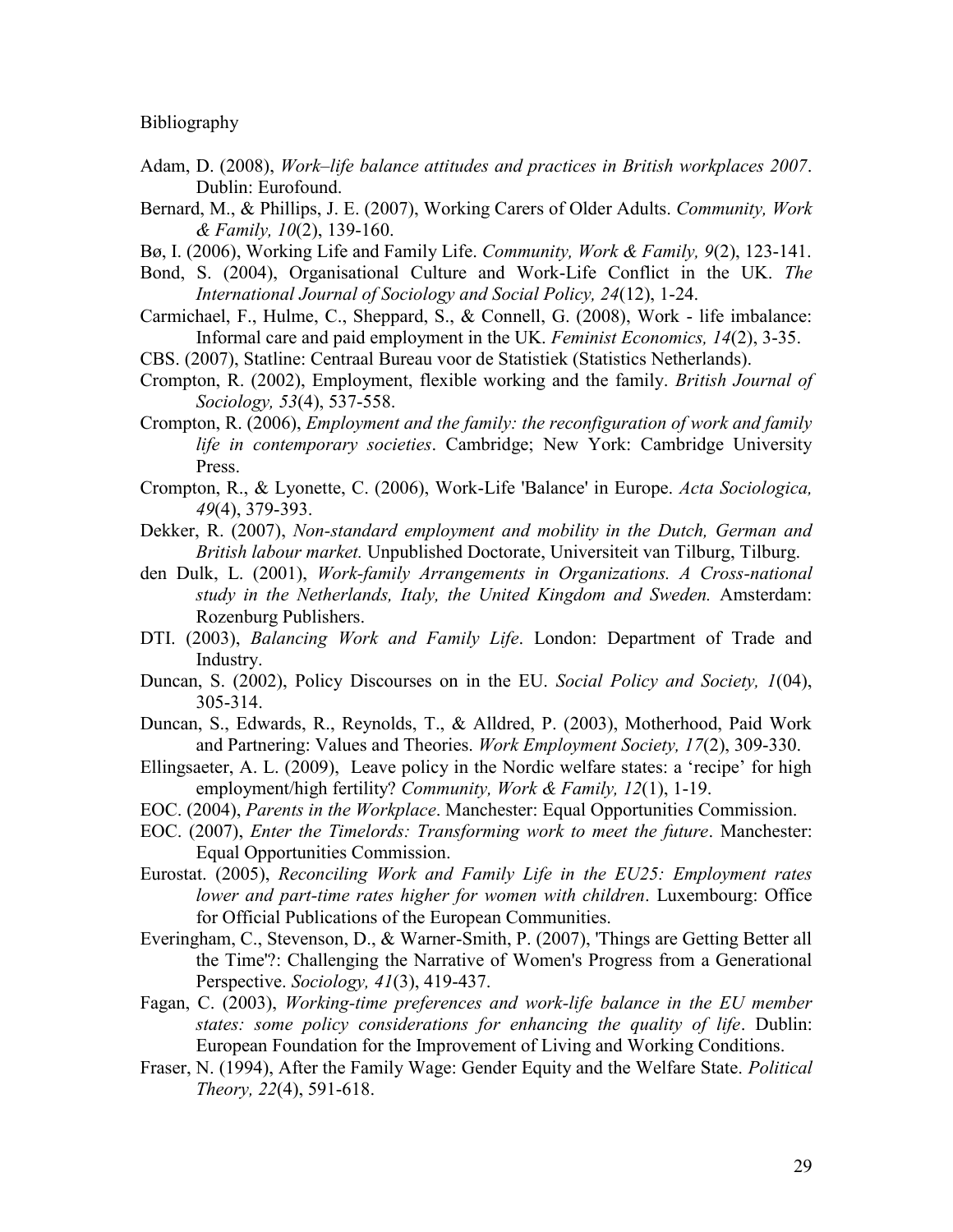- Guerrina, R. (2002), Mothering in Europe: Feminist Critique of European Policies on Motherhood and Employment. *European Journal of Women's Studies, 9*(1), 49- 68.
- Hakim, C. (1995), Five feminist myths about women's employment. *British Journal of Sociology, 46*(3), 429-455.
- Hakim, C. (2000), *Work-lifestyle choices in the 21st century: preference theory*. Oxford; New York: Oxford University Press.
- Hantrais, L. (2004), *Family Policy Matters*. Bristol: The Policy Press.
- Hantrais, L., & Ackers, P. (2005), Women's Choices in Europe: Striking the Work-life Balance. *European Journal of Industrial Relations, 11*(2), 197-212.
- Jamieson, L., & Morton, S. (2005), *Work-life Balance across the Lifecourse. CRFR Research Briefing 21*. Edinburgh: Centre for Research on Families and Relationships.
- Kirby, J. (2003), *Choosing to be Different: women work and the family*. London: Centre for Policy Studies.
- Knijn, T., & Smit, A. (2007), *The Relationship between Family and Work: Tensions, Paradigms and Directives*. Paper presented at the RECWOWE Conference. Retrieved.
- Koopmans, I. (2007), *De Beheersing en Verdeling van het Zorgrisico*. Amsterdam: Aksant.
- Larsen, T. P. (2004), Work and Care Strategies of European Families: Similarities or National Differences? *Social Policy & Administration, 38*(6), 654-677.
- Leitner, A., & Wroblewski, A. (2006), Welfare States and Work-Life Balance: Can Good Practices Be Transferred from the Nordic Countries to Conservative Welfare States? *European Societies, 8*(2), 295-317.
- Lewis, C. (2000), *A Man's Place is in the Home: Fathers and families in the UK*. York: Joseph Rowntree Foundation.
- Lewis, J. (2001), The Decline of the Male Breadwinner Model: Implications for work and care. *Social Politics, Summer*, 152-169.
- Lewis, J., & Campbell, M. (2007), UK Work/Family Balance Policies and Gender Equality, 1997-2005. *Social Politics, 14*(1), 4-30.
- Luijn, H. v., & Keuzenkamp, S. (2004), *Werkt Verlof?* (No. Onderzoeksrapport 2004-3). Den Haag: Sociaal Cultureel Planbureau.
- MacInnes, J. (2006), Work-Life Balance in Europe: A Response to the Baby Bust or Reward for the Baby Boomers? *European Societies, 8*(2), 223-249.
- Manning, A., & Petrongola, B. (2005), *The Part-time Penalty*. London: Women and Equality Unit, DTI.
- McKie, L., Gregory, S., & Bowlby, S. (2002), Shadow Times: The Temporal and Spatial Frameworks and Experiences of Caring and Working. *Sociology, 36*(4), 897-924.
- Moss, P. (2001), *The UK at the Crossroads: Towards and Early Years European Partnership*. London: Daycare Trust.
- O'Brien, M., & Shemilt, I. (2003), *Working Fathers: Earning and Caring*. Manchester: Equal Opportunities Commission.
- O'Reilly, J., & Fagan, C. (Eds.). (1998), *Part-Time Prospects: An International Comparison of Part-Time Work in Europe, North America and the Pacific Rim*. London and New York: Routledge Publishing.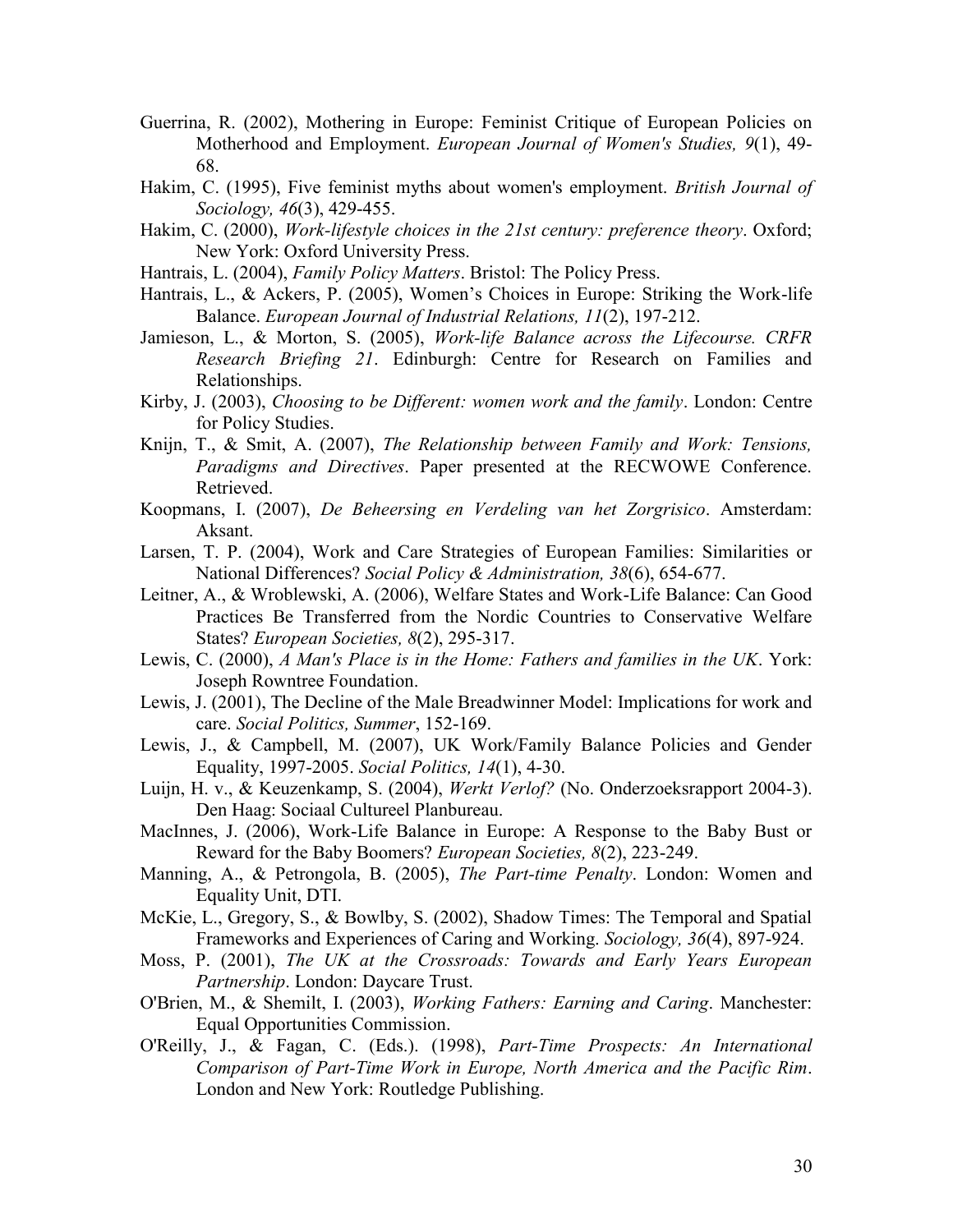- OECD. (2007). Labour Force Statistics Database. Retrieved February 15, 2007
- OECD. (2009). Labour Force Statistics. 2009
- Parent-Thirion, A., Fernández Macías, E., Hurley, J., & Vermeylen, G. (2007), *Fourth European Working Conditions Survey*. Dublin: Eurofound.
- Peper, B., Doorne-Huiskes, J. v., & Dulk, L. d. (2005), *Flexible working and organisational change: the integration of work and personal life*. Cheltenham, UK; Northampton, MA: Edward Elgar.
- Plantenga, J., & Remery, C. (2005), Reconciliation of work and private life: A comparative review of thirty European countries. Brussels: Directorate-General for Employment Social Affairs and Equal Opportunities, European Commission.
- Portegijs, W., Hermans, B., & Lalta, V. (2006), *Emancipatie Monitor 2006. Veranderingen in de leefsituatie en levensloop*. Den Haag: Social and Cultural Planning Office.
- Rake, K. (2001), Gender and New Labour's Social Policies. *Journal of Social Policy, 30*(2), 209-231.
- Ruhm, C. J. (1998), The Economic Consequences of Parental Leave Mandates. Lessons from Europe. . *Quarterly Journal of Economics, 113*(1), 285-317.
- Schmid, G. (2006), Social risk management through transitional labour markets. *Socioeconomic Review, 4*(1), 1-33.
- SCP. (2006), *Emancipatiemonitor 2006*. The Hague: Sociaal Cultureel Planbureau.
- SCP. (2008), *Nederland deeltijdland. Vrouwen en deeltijdwerk*. The Hague: Sociaal Cultureel Planbureau.
- Smith, M., Fagan, C., & Rubery, J. (1998), Where and why is part-time work growing in Europe. In J. a. C. F. O'Reilly (Ed.), *Part-Time Prospects: An International Comparison of Part-Time Work in Europe, North America and the Pacific Rim* (pp. 35-56). London and New York: Routledge Publishing.
- Standing, K. (2001), The Absent Spaces of Lone Mothers' Leisure. In S. Clough & J. Whites (Eds.), *Women's Leisure Experience: Ages, Stages and Roles*: LSA Publications.
- Taylor, R. (2001), *The Future of Work-Life Balance*. Swindon: Economic and Social Research Council.
- Walby, S., & Olsen, W. (2002), *The impact of women's position in the labour market on pay and implications for UK productivity*. London: Women and Equality Unit, DTI.
- Warin, J., Solomon, Y., Lewis, C., & Langford, W. (1999), *Fathers, Work and Family Life*. York: Joseph Rowntree Foundation.
- Warren, T. (2001), Divergent female part-time employment in Britain and Denmark and the implications for gender equity. *The Sociological Review, 49*(4), 548-567.
- Warren, T. (2004), Working part-time: achieving a successful 'work-life' balance? *British Journal of Sociology, 55*(1), 99-122.
- Wattis, L., Yerkes, M., Lloyd, S., Hernandez, M., Dawson, L., & Standing, K. (2006), *Combining Work and Family Life: Removing the Barriers to Women's Progression. Experiences from the UK and the Netherlands.* Liverpool: John Moores Liverpool University.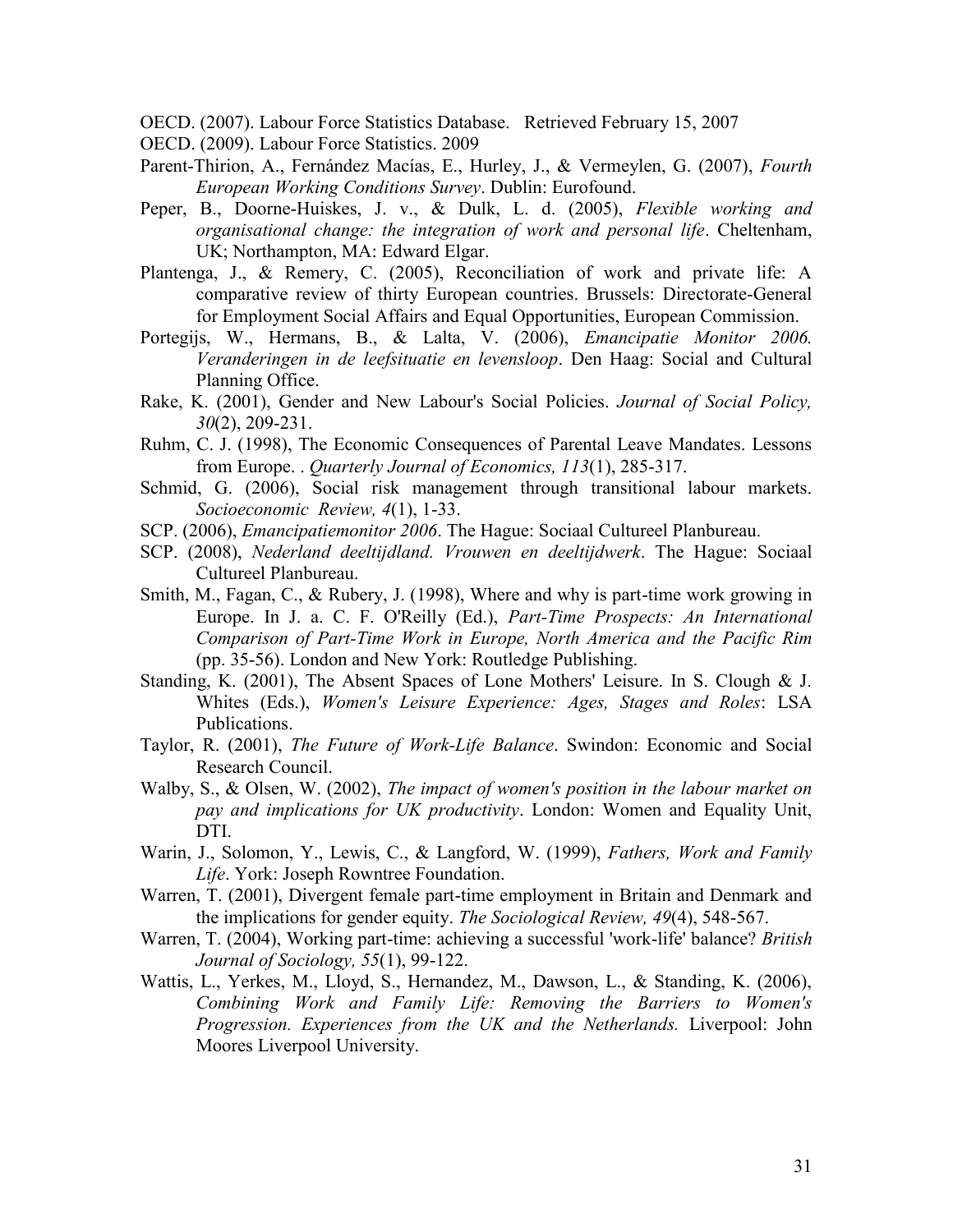- Yerkes, M. (2006), *What Women Want: Individual Preferences, Heterogeneous Patterns?* Unpublished Doctorate, University of Amsterdam, Doctoral Dissertation, Amsterdam.
- Yerkes, M. (2007), *Part-time Work in the Dutch Welfare State: the ideal combination of work and care?* Paper presented at the Engendering Policy and Politics Conference, Manchester, UK.
- Yerkes, M. (2009, forthcoming), Part-time Work in the Dutch Welfare State: the ideal combination of work and care? *Policy and Politics*.
- Yerkes, M., Wattis, L., Standing, K., & Lloyd, S. (2006), *Workplace Experiences: Family Friendly Policy and Flexible Working in the UK and the Netherlands.* Paper presented at the Innovating Labour Processes, Amsterdam, the Netherlands.

 $\overline{a}$ 

<sup>&</sup>lt;sup>1</sup> European Social Fund Objective 3 funded project 'Combining Work and Family Life: removing the barriers to women's progression', based at Liverpool John Moores University, UK.

<sup>&</sup>lt;sup>2</sup> A small number of countries, including Sweden, Norway, Finland and Iceland have created so-called ‗daddy quotas' to encourage fathers to take an active role in caring for children (Ellingsaeter, 2009)

<sup>&</sup>lt;sup>3</sup> We are grateful to one of the anonymous reviewers for this point.

<sup>&</sup>lt;sup>4</sup> This awareness varied according to workplace sector, trade unionisation and age of children.